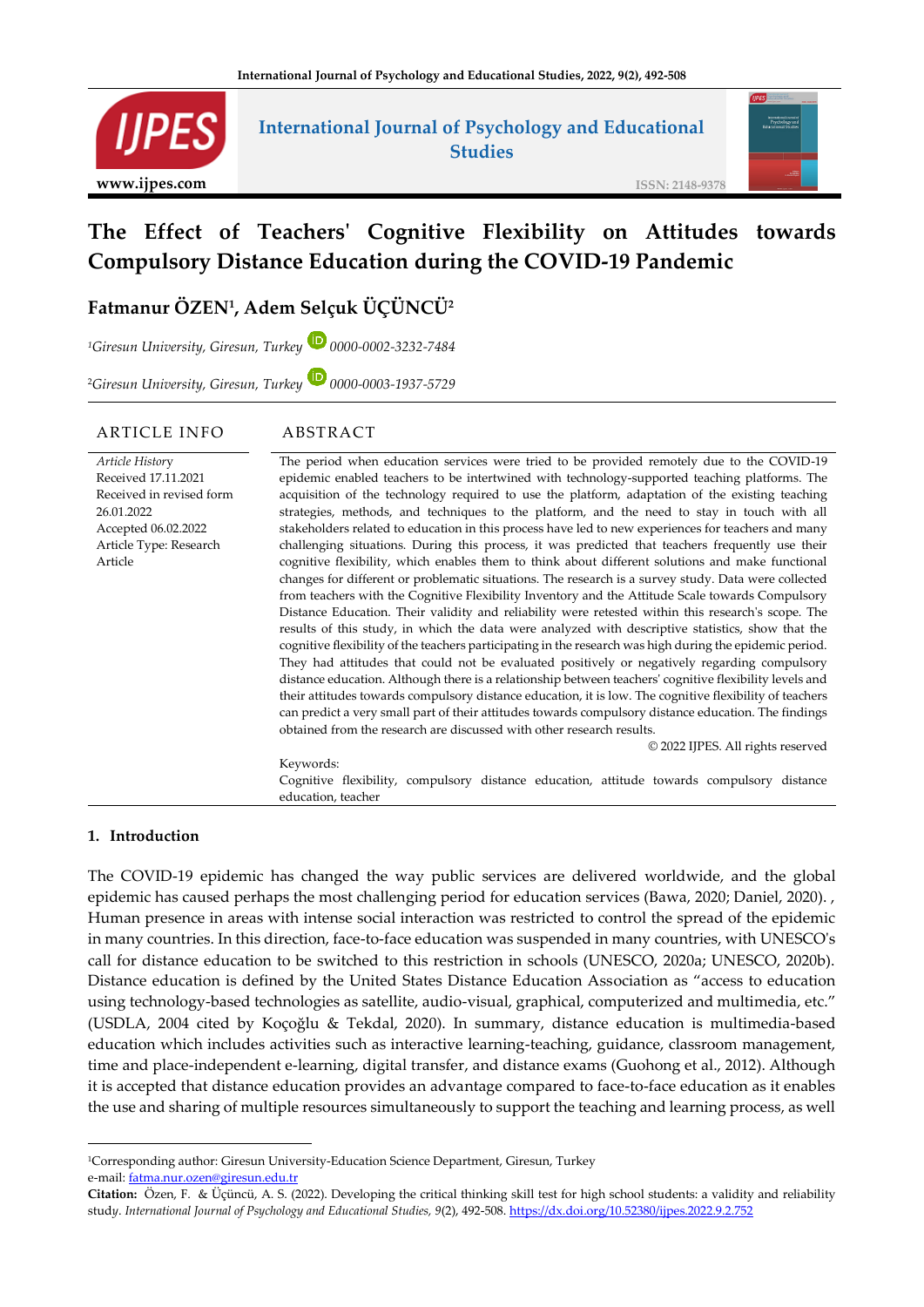as the space and time flexibility it provides (Arat & Bakan, 2014; de Oliveira et al., 2018; Guthrie & McCracken, 2010; Olszewski-Kubilius & Corwith, 2011), although its usability during natural disasters such as epidemics has been experienced before (Almond, 2006; Basilaia & Kvavadze, 2020; Cauchemez et al., 2014), the success of the application depends on the provision of some prerequisites. Lashley et al. (2020) describe these prerequisites as structuring a new teaching and learning space as 'ecology'. Regarding the ecology that needs to be established, UNESCO (2020c) stated that the service's technical, economic, pedagogical, and learningteaching dimensions should be carefully planned. The application should be functionalized to provide distance education services properly. In this direction, the technological subsystem used for distance education during the COVID-19 epidemic period should be evaluated in the context of country conditions. Reliability of local power sources, availability of internet connection (especially for students with disabilities and low-income families), continuity, security, and user privacy should be considered for the technology subsystem to be selected. Depending on the digital skill levels of teachers and students, it should be decided whether high-tech or low-tech solutions will be used. Psycho-social difficulties should be resolved before teaching; measures should be taken to connect schools, parents, teachers, and students; regular human interaction should be provided; possible psycho-social difficulties should be eliminated; experience sharing should be facilitated; coping strategies when learning difficulties are encountered should be included. The distance education program should be carefully planned. The program should discuss with stakeholders whether it should focus on teaching new knowledge or increasing and reinforcing students' existing knowledge. Appropriate teaching-learning methodologies should be selected according to the home-based quarantine situation. Formative questions, exams, or exercises should be designed so that students' learning processes can be closely monitored, and feedback should be used to control the process. And finally, based on students' self-regulation skills, the distance education process should be structured flexibly (UNESCO, 2020c). It is unclear how much countries can take these recommendations into account during the COVID-19 epidemic. By the second half of 2021, inequality in access to education discussed worldwide is now associated with "digital inequality" (Nguyen, Hargittai, & Marler, 2021; van Deursen, 2020; Zheng & Walsham, 2021). It has been determined that the education services provided from a distance have adverse effects on all education levels, from primary education to higher education, especially in disadvantaged countries. The education of approximately 123 million students was disrupted during the COVID-19 epidemic period. Indicators even point out that 23.8 million children and youth are at risk of not returning to school even after the epidemic (UNESCO, 2020d-e; UNESCO, 2021).

#### **1.1. Distance Education Services in Turkey**

As in many countries, all face-to-face education services in Turkey have been suspended for all education levels as of March 2020 (Ministry of National Education [MoNE], 2020; Higher Education Council [HEC], 2020). In the intervening period, although hybrid or blended teaching practices were tried to be made in primary education, secondary education, and higher education level for some programs throughout the country, the continuity of each application in itself could not be ensured. Thus, education services at all levels, from primary education to higher education in Turkey, were generally provided remotely until the fall semester of the 2021-2022 academic year. The epidemic period education services offered since March 2020 differ from the known distance education services. The institutions affiliated with HEC concentrate only on the teaching part of distance education. In this context, "emergency distance education", which produces a "temporary solution" (Leonardi, 2020), in which the essential value is "sustainment" (Sułkowski, 2020), "faceto-face is provided online" (Bawa, 2020) to ensure sustainability until the crisis is over (Akyürek, 2020; Barbour et al., 2020; Bozkurt & Sharma, 2020; Hodges et al., 2020). In the institutions affiliated with the MoNE, the Education Informatics Network (EBA), activated to support education services since 2012, has been used intensively. As a digital education platform, EBA is a system where course materials are presented online, supported by television broadcasts, and all teachers and students across the country can access the course content. For EBA, MoNE provided 6-8GB of free internet access to support students and families. In addition, EBA programs adapted to television during the COVID-19 global epidemic period were broadcast by seven television companies, apart from the official television channel of the country. EBA TV Programs are shorter than the actual course length. However, the lessons are supported by thousands of videos and animations. More than 100 teachers voluntarily recorded their lessons on television in the process. Thus, it tried to provide students access to primary, secondary, and high school education programs (The World Bank, 2020). Finally, in the first period when it was first affected by the COVID-19 global epidemic, and the MoNE offered all its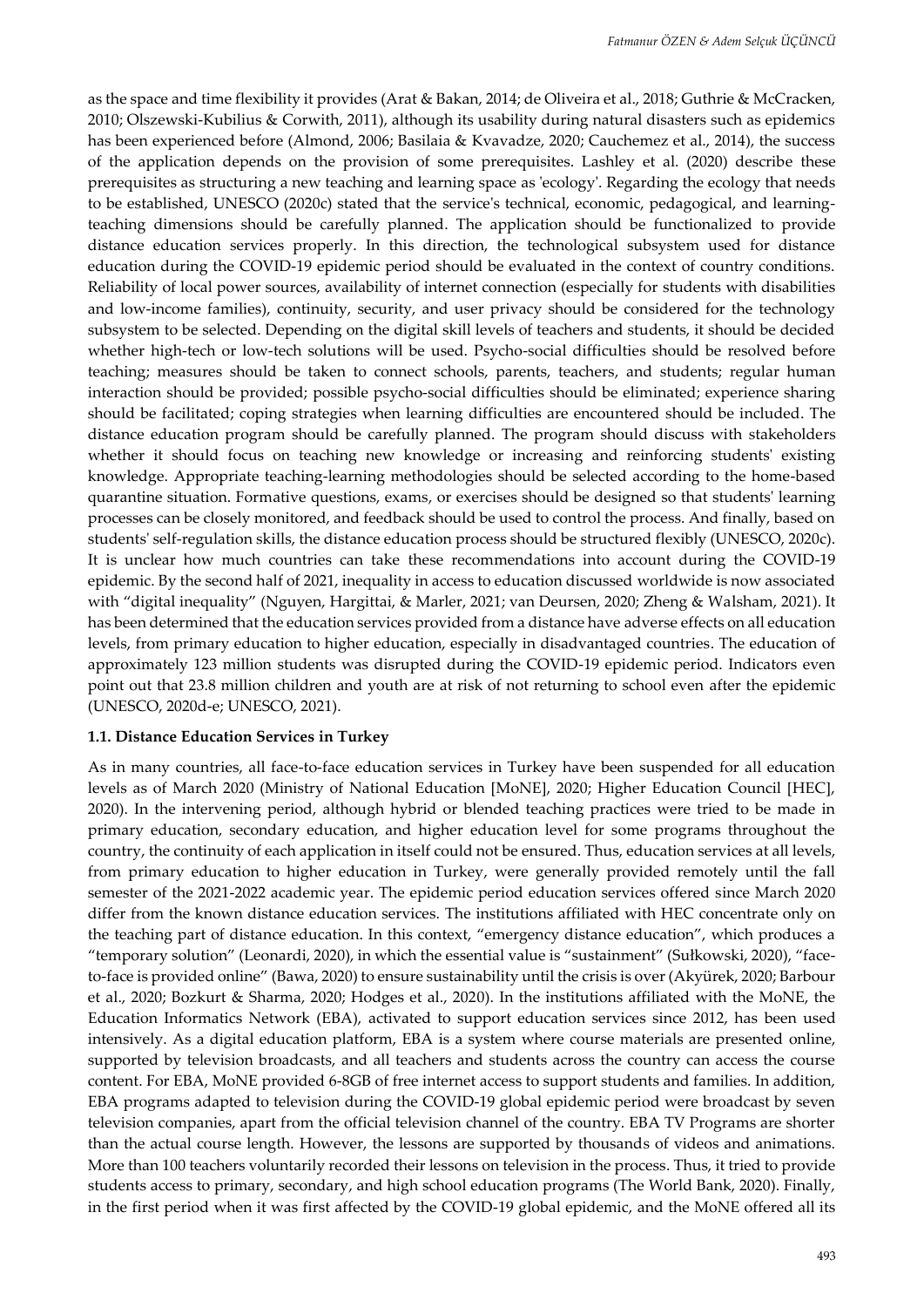teaching services entirely remotely, EBA was among the top ten education platforms most visited globally between March 23 and April 30, 2020 (MoNE, 2020b).

Distance education is characterized by teaching and learning provided by the media. In principle, students and teachers do not meet face to face. Their interaction is achieved through asynchronous communication between the teacher and the learner through one or more media such as audio and video recordings, telephone conversations, television, and computer communication (Delling, 1987). Communication can be at least two ways; one-way communication is established between the supporting organization and the students. Preproduced learning materials are delivered from the organization to the students. With two-way communication, teachers and learners interact with each other synchronously or asynchronously on the platforms provided by the media (Keegan, 1990, p. 44). While the MoNE (supporting organization) shares previously produced learning materials with teachers and students through the live classroom application of EBA (media/digital platform used for educational services), it tried to provide simultaneous communication between teachers and students. The system was also supported in the programs presented via television. In the same period, the Ministry launched a psycho-social support system consisting of a hotline and guides to repair the negative psychological effects of the COVID-19 epidemic on students and parents. In cooperation with UNESCO, in-service training programs were provided to 125,000 teachers through distance education across the country to adapt to the process more quickly (Özer, 2020). Thus, while the distance education services provided in the epidemic period throughout Turkey are carried out in the form of "emergency distance education" at the higher education level, it can be evaluated that a compulsory distance education application, closer to the infrastructure of distance education at the education levels affiliated to the MoNE, is carried out through EBA.

Although the compulsory distance education supported by EBA has created various opportunities for its practitioners and users (İnal, Sakarya & Zahal, 2021; Türker & Dündar, 2020), some negativities have also been experienced despite EBA support. Aytaç's (2021) study, which investigates the problems faced by teachers during the COVID-19 global epidemic, reveals that psychological issues of teachers and students, lack of motivation, and parents' inability to create suitable learning spaces for their children shows that they are negatively affected by insufficient knowledge to use the distance education technologies. Similarly, according to the research completed with general education first-grade teachers, it was determined that the teachers were able to adapt the teaching methods they know to distance education, ensure student motivation and attendance, control the oppressive and negative behaviors of parents on their children during the lesson, and solve the technical problems faced by students related to the distance learning technology. These results show teachers have difficulties producing solutions (Uysal, 2021). Therefore, it can be considered that compulsory distance education at the education levels affiliated to the Ministry in Turkey creates positive and challenging experiences for teachers and learners.

### **1.2. Cognitive Flexibility and Attitude**

Cognitive flexibility is an individual cognitive skill that includes thinking about solutions for different or problematic situations and making functional changes. Skill consists of the tendency to perceive challenging situations as controllable. Those with cognitive flexibility perceive alternatives to events or human behaviors and can produce a series of solutions to solve difficult situations (Dennis & Vander Wal, 2010). In summary, it can be said that cognitive flexibility is the ability to successfully adapt someone's behaviors and thoughts to new, changing, unexpected, and challenging situations. Cognitive flexibility enables the person to gather information from their environment to adapt their behavior to the changes required by the case and helps them respond to the situation flexibly and effectively. It makes it possible to set goals, make a plan, realize the plan, and regulate the individual's behaviour depending on the results of their actions. Those with cognitive flexibility can better tolerate mistakes and changes, empathize, and easily find a way to compromise (Gabrys et al., 2018).

Cognitive flexibility has been the subject of many studies in which educators participated. Some of these studies point out the positive effect of cognitive flexibility on the teaching profession empathic attitude and solving interpersonal problems (for example, Esen-Aygün, 2018; Kaçay, Güngör & Soyer, 2021). Again, findings show that cognitive flexibility is related to the "Technological Pedagogical Content Knowledge" (Kereluik et al., 2011 and Koehler & Mishra, 2005 cited by Öztürk, Karamete & Çetin, 2020) of teachers, whose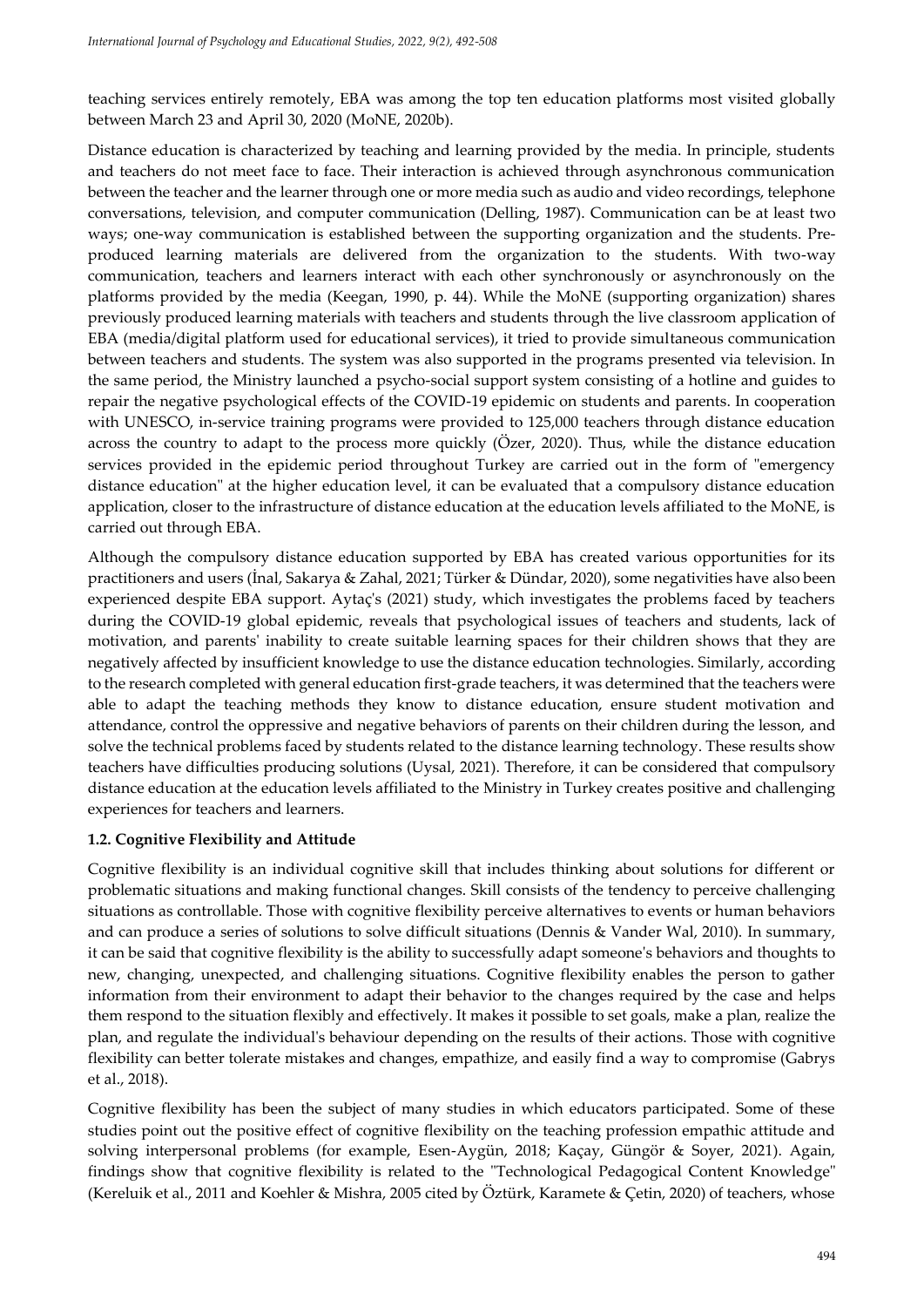content, pedagogy, and technology knowledge are formed together (Öztürk, Karamete & Çetin, 2020). Jelińska and Paradowski (2021), in their study with distance education teachers during the COVID-19 epidemic, found that teachers who feel comfortable when faced with unexpected situations can change their lesson plans and class contents according to the situation and those who can simplify the grading system, are more comfortable with the difficulties brought by distance education. It shows that they can handle it easily. It can be evaluated that those who cope with these difficulties use more efficiently their cognitive flexibility in a sense.

Attitude is about the way a person handles a problem or situation. Attitude has cognitive, emotional, and behavioral aspects. While the cognitive dimension of the attitude is formed by "interest, belief, thought and knowledge" about the situation or object (Giner-Sorolla, 1999, p. 443), the emotional dimension provides positive or negative thinking about that situation or object. The behavioral dimension of the attitude governs the behaviors related to the condition or object (Zanna & Rempel, 1988, p. 316, cited from Rosenberg & Hovland, 1960). It is known that those who accept that behaviors should be adjusted according to situational factors are more cognitively flexible than those who accept that there is only one appropriate or correct behavioral response (Martin & Rubin, 1995). It can be evaluated that any event, changing situation, or attitude towards a different practice is affected by the person's cognitive flexibility. Although teachers have developed positive attitudes towards distance education during the COVID-19 epidemic, some research findings show that they experience various problems due to their insufficient knowledge of using technology (for example, Hebebci, Bertiz, & Alan, 2020; Karakaya et al., 2020).

The COVID-19 epidemic has made it mandatory to provide distance education in Turkey, as in many parts of the world. It required teachers to adapt to new educational practices such as virtual classrooms, online teaching, and distance assessment. Students have had to deal with motivation problems related to distance learning, security and inequalities in the digital field. This study aims to determine the effect of teachers' cognitive flexibility on their attitudes towards compulsory distance education. It is predicted that teachers' attitudes are affected by their cognitive flexibility levels while adapting to this new field. This research seeks answers to the following questions:

What is the level of cognitive flexibility?

- Is there a difference between cognitive flexibility and attitudes towards compulsory distance education according to gender, branch, professional seniority, and the level of technology use?
- Is there a relationship between cognitive flexibility levels and attitudes towards distance education?
- What is the effect of cognitive flexibility levels on their attitudes towards distance education?

#### **2. Methodology**

#### **2.1. Research Model**

The research is a descriptive study examining the effect of teachers' cognitive flexibility on their attitudes towards compulsory distance education. "Descriptive research is the method used to portray the existing situation exactly as it is." (Balcı, 2004, p. 228; Karasar, 2002, pp: 89-90). In this research, in addition to the correlation design in which relational statistics (correlation, structural equalization, regression…) are used to "measure or describe the relationship" between two or more variables or some score groups, the causal comparison was used in which two or more groups were compared in terms of an emerging cause (or independent variable) (Cresswell, 2013, p.12; Fraenkel, Wallen, & Hyun, 2012). Thus, the correlation pattern between cognitive flexibility and compulsory distance education and the effect of cognitive flexibility on compulsory distance education were analyzed. In causal comparison, the differences between cognitive flexibility and compulsory distance education scores in the context of the independent variables selected in the research (gender, branch, seniority…) were examined. The data in the study were collected by the survey that provides a quantitative description of "the tendencies, attitudes or opinions in the universe through studies carried out on a sample selected from a population" (Creswell, 2013, p. 155).

#### **2.2. Research Sample**

The research population consists of teachers working in K12 schools in the Giresun province of Turkey (N=5.798). Only 320 teachers could participate voluntarily in the data collected via Google Form. This number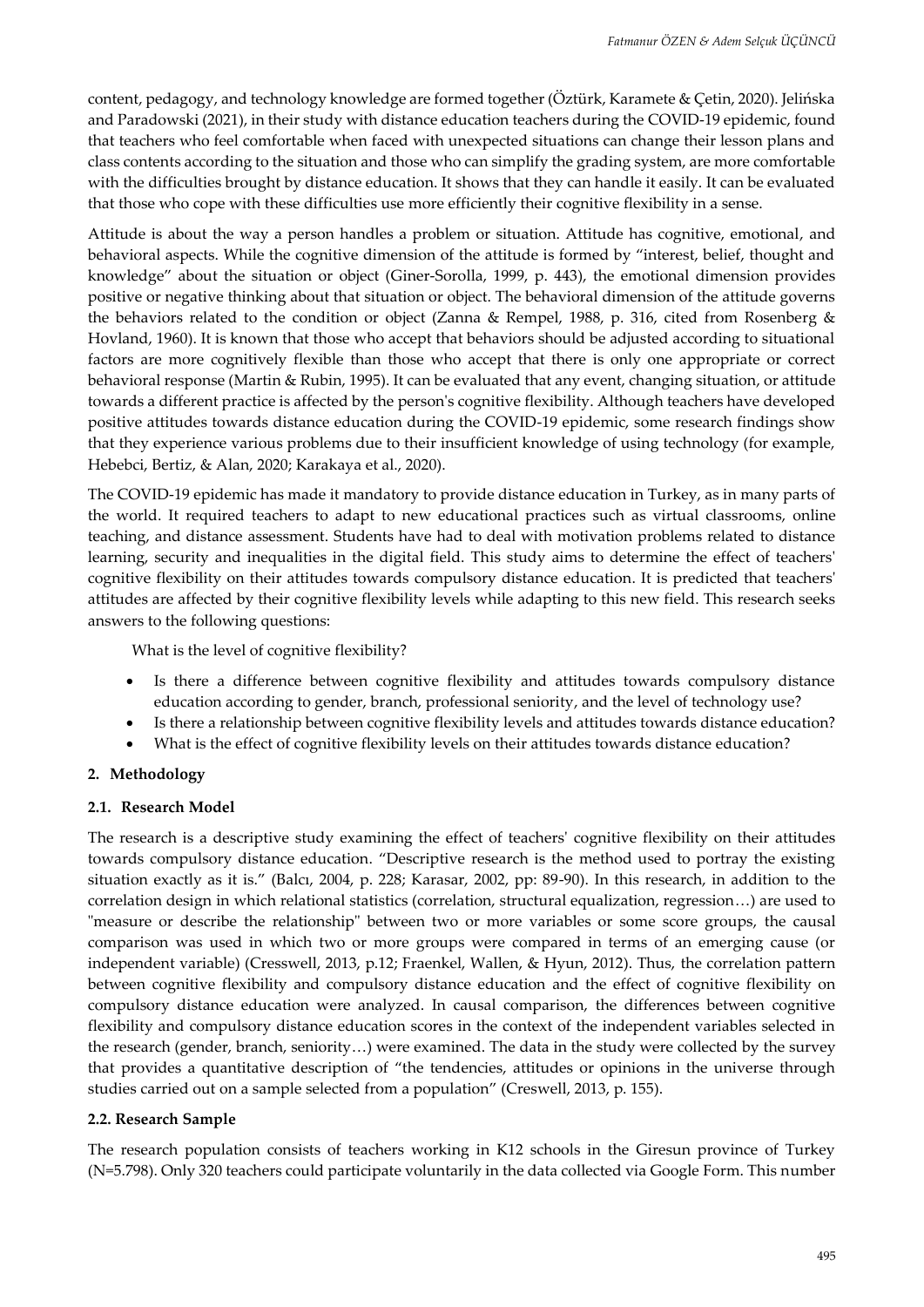constitutes 5.5% of the research population. In this context, the descriptive of teachers participating in the research in Giresun are presented in Table 4 below.

|                    | Gender | <b>Branch</b> | Seniority | Level of Technology Use |
|--------------------|--------|---------------|-----------|-------------------------|
| Female             | 176    |               |           |                         |
| Male               | 144    |               |           |                         |
| Preschool teacher  |        | $18*$         |           |                         |
| Classroom teacher  |        | $69*$         |           |                         |
| Branch teacher     |        | 233           |           |                         |
| 1-5 Years          |        |               | 66        |                         |
| 6-10 Years         |        |               | 137       |                         |
| 11-15 Years        |        |               | 71        |                         |
| 16-20 Years        |        |               | $26**$    |                         |
| 21 Years and above |        |               | $20**$    |                         |
| Basic              |        |               |           | 18                      |
| Moderate           |        |               |           | 243                     |
| Advance            |        |               |           | 59                      |
| Total              | 320    | 320           | 320       | 320                     |

**Table 1.** *Descriptives of Participants*

\* In the analysis, the preschool and the classroom teachers were combined and renamed the primary teacher.

\*\* Those with 16-20 years and 21 years of seniority were combined and included in the analysis as 16 years and above.

#### **2.2. Data Collection Tools and Procedure**

In this study, two data collection tools were used together. These tools can be introduced as:

*Compulsory Distance Education Attitude Scale (DEAS):* It was developed by Tzivinikou, Charitaki, and Kagkara (2020) to determine teachers' attitudes during the transition to compulsory distance education, especially during the COVID-19 epidemic. Goodness of fit indices (TLI = .96 > .95, RMSEA = .04 < 0.08, CFI = .94  $\geq$  .90,  $\chi$ 2(34) = 57.93, p = .000, and SRMR = .03 < .08) analyzed by the scale developers. Cronbach's alpha coefficient of the determined scale was calculated as  $\alpha$  = .76. DEAS has two sub-dimensions: "Efficacy and Difficulties". There are six items in the "Efficacy" sub-dimension and four in the "Difficulties" sub-dimension. Items 4 and 5 under this dimension are reverse items. The "Efficacy" dimension includes teachers' attitudes towards the functionality of distance education. The "Difficulties" sub-dimension, on the other hand, provides the determination of the attitudes towards the use of the database system used during compulsory distance education.

DEAS was adapted into Turkish by the researchers within the scope of this research. In this context, the researchers first translated the scale into Turkish; after a foreign language instructor checked the translation, three teachers (a special education teacher, a classroom teacher, and a mathematics teacher) working in the field were consulted for clarity of the items. First, the English version of the scale, and three weeks later, the Turkish version of the scale was applied to a group (n=23) working in the field, mostly foreign language teachers, via Google Form. Among the scores obtained, the Pearson Product-Moment Correlation Coefficient was .99 (p = 00) for the "Efficacy" sub-dimension of the scale and .98 (p = 00) for the "Difficulties" subdimension. Based on the correlation coefficients obtained for the sub-dimensions and expert opinions, it was concluded that the scale's parallelism was achieved in terms of translation.

The scale was applied to 110 teachers from various branches working in primary and secondary education in Turkey to test whether the scale preserves the factor structure in its original form. The obtained data were transferred to SPSS 22 and AMOS package programs. The fit index scores obtained from the Confirmatory Factor Analysis (CFA) performed on this group are summarized in Table 1 below. The values confirming the structure are outlined in Figure 1 below.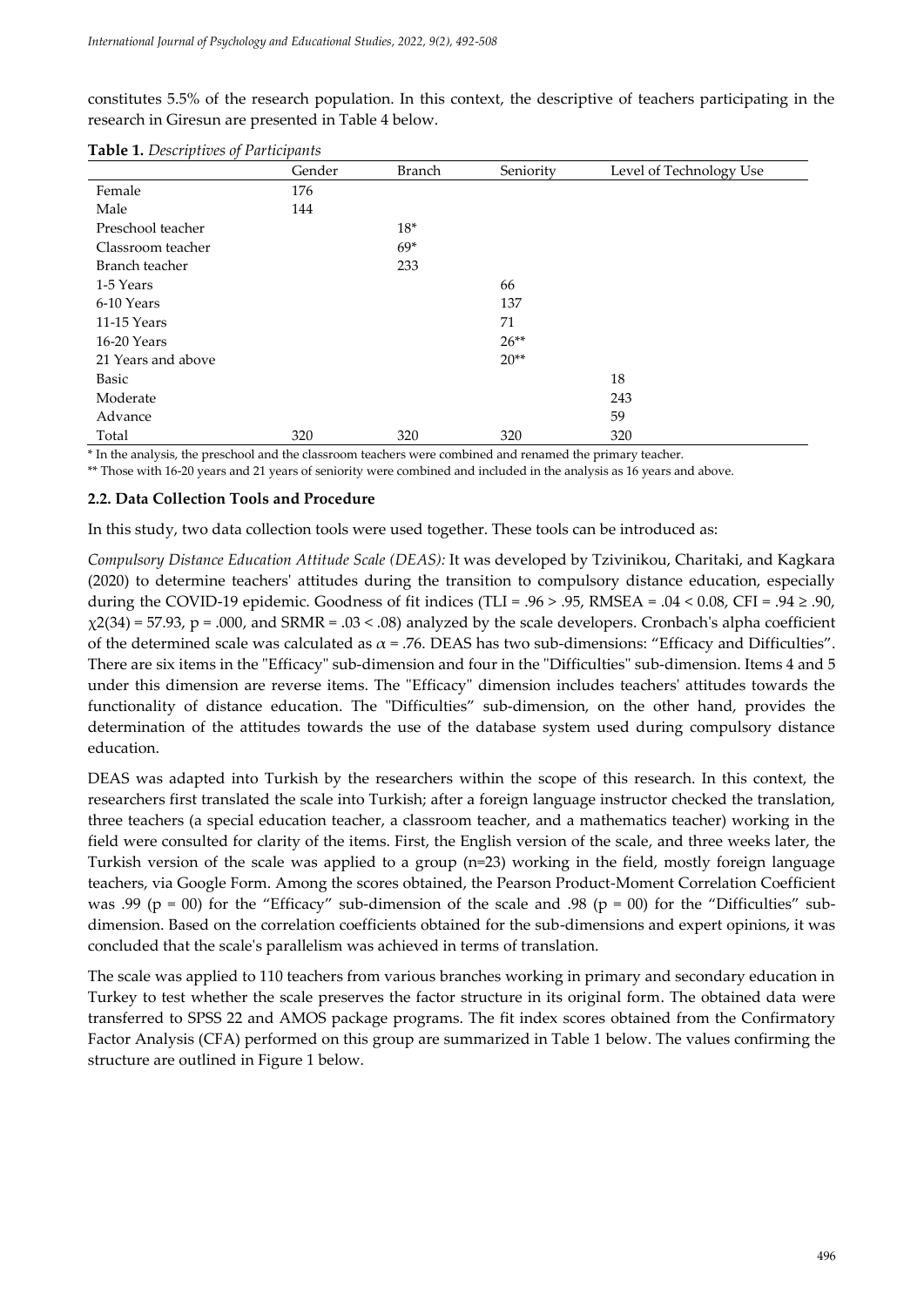

**Figure 1.** *CFA Model of DEAS*

The obtained fit indices (Table 2) are stated as acceptable values in the literature (Table 2).

**Table 2.** *The Goodness of Fit Index in Literature*

| Goodness of<br>Fit Index | Limits of<br>Acceptance       | Limits of Excellence                  | References                                            |
|--------------------------|-------------------------------|---------------------------------------|-------------------------------------------------------|
| <b>RMSEA</b>             | $0.050 \leq RMSEA \leq 0.080$ | 0.000≤RMSEA≤0.050                     | Çokluk, Şekercioğlu, & Büyüköztürk, 2010; Hooper,     |
|                          |                               |                                       | Coughlan, & Mullen, 2008; Hu & Bentler, 1999          |
|                          |                               |                                       | Çokluk, Şekercioğlu, & Büyüköztürk, 2010; Hooper,     |
| <b>RMR</b>               | $0.050 \leq$ RMR $\leq 0.080$ | $0.000 \leq \text{RMR} \leq 0.050$    | Coughlan, & Mullen, 2008; Hu & Bentler, 1999; Kline,  |
|                          |                               |                                       | 2005; Vieira, 2011                                    |
| GFI                      |                               | $0.900$ and above                     | Hooper, Coughlan, & Mullen, 2008; Kline, 2005         |
| AGFI                     |                               | $0.900$ and above                     | Hooper, Coughlan, & Mullen, 2008; Kline, 2005         |
| <b>NFI</b>               |                               | $0.950$ and above                     | Hooper, Coughlan, & Mullen, 2008; Kline, 2005         |
| IFI                      | 0.900≤IFI≤0.940               | $0.950$ and above                     | Hu & Bentler, 1999; Jöreskog & Sörbom, 1993           |
| <b>CFI</b>               | $0.900 \le CFI \le 0.940$     | $0.950$ and above                     | Hooper, Coughlan, & Mullen, 2008; Hu & Bentler,       |
|                          |                               |                                       | 1999; Karagöz, 2017                                   |
| $X^2/df$                 | $2.000 < X^2/df \le 5.000$    | $0.000 \leq X^2/\text{df} \leq 2.000$ | Kline, 2005; Özdamar, 2015; Tabachnick & Fidell, 2013 |

According to the fit indices of the DEAS (Table 2) results, it was decided that the DEAS measures the attitudes of teachers in Turkey towards compulsory distance education with 10 items and two sub-dimensions validly and reliably (Figure 1, Table 2).

|          |     | <b>Table 3.</b> The Fit Indices of DEAS |            |      |             |       |      |      |            |      |
|----------|-----|-----------------------------------------|------------|------|-------------|-------|------|------|------------|------|
| $\chi^2$ | sd  | $\chi^2/\text{sd}$                      | RMSEA AGFI |      | <b>SRMR</b> | RMR   | NNFI | CFI  | <b>NFI</b> | IFI  |
| 50,804   | -33 | 1.540                                   | 0.070      | 0.87 | 0.055       | 0.120 | 0.96 | 0.92 | 0.81       | 0.92 |

The reliability of the scale's sub-dimensions within the scope of this study was 0.72 for "Efficacy"; 0.51 for "Difficulties". These values are accepted as "moderate reliability" (Özdamar, 2015, p. 555).

*Cognitive Flexibility Inventory (CFI):* The inventory was developed by Dennis and Vander Wal (2010), and it was adapted into Turkish by Sapmaz and Doğan (2013). The inventory has a five-point Likert-type structure. The validity and reliability study of the inventory was completed on university students. CFI consists of 20 items and can be used as the total cognitive flexibility score and the totals of two sub-dimensions, the "Alternatives" sub-dimension score and the "Control" sub-dimension score. Items 2\*, 4\*, 7\*, 9\*, 11\*, and 17\* of the inventory are reverse items and need to be recoded for analysis. There are 13 items in the "Alternatives"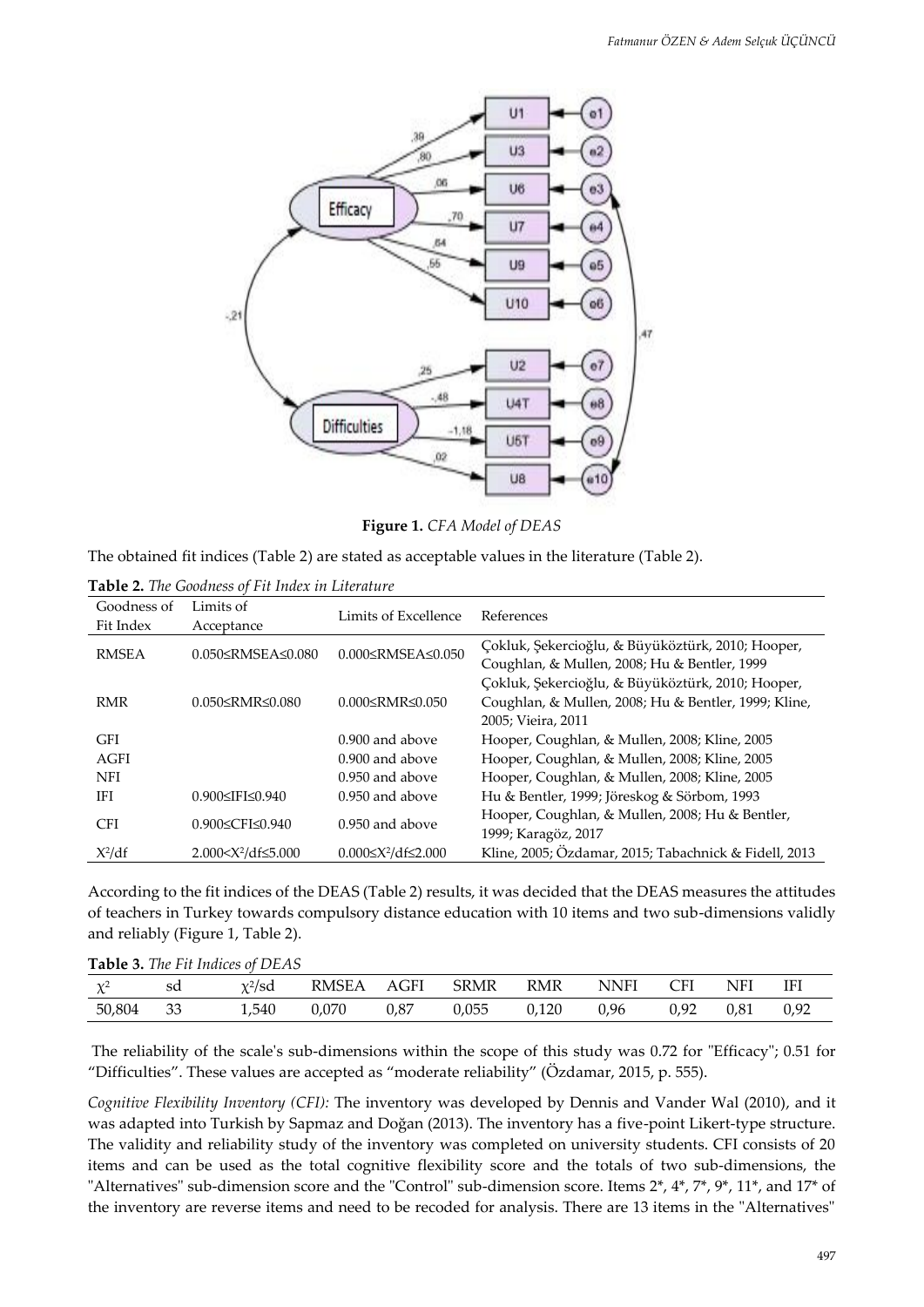sub-dimension and 7 in the "Control" sub-dimension. The "Alternatives" dimension of the inventory includes the perception of the individual that "alternative solutions can be found in managing difficult situations". The "Control" sub-dimension measures the perception that "difficult situations can be controlled". In the adaptation study of the inventory, the Cronbach's alpha reliability coefficient was calculated as .90 for the entire scale, .90 for the "Alternatives" sub-dimension, and .84 for the "Control" sub-dimension. The test-retest reliability coefficient was .75 for the entire inventory, .78 for the "Alternatives" sub-dimension, and .73 for the "Control" sub-dimension (Sapmaz & Doğan, 2013).



**Figure 2.** *CFA Model of CFI*

The CFA was examined over the data set collected from 220 teachers from various branches working in the elementary and secondary education levels to determine whether the CFA preserves its original factor structure with the teachers whose data was collected within the scope of this research. The CFI results are presented in Table 2 below, and the values confirming the structure are shown in Figure 2 above.

The obtained fit index values (Table 2) are acceptable in the literature (Table 1). However, it has been determined that the inventory does not work with the total score (Figure 2).

| <b>Table 4.</b> The F <sub>tt</sub> Indices of CFI |     |              |              |      |             |      |      |      |      |      |
|----------------------------------------------------|-----|--------------|--------------|------|-------------|------|------|------|------|------|
| $\gamma$ /2                                        | sd  | $\chi^2$ /sd | <b>RMSEA</b> | AGFI | <b>SRMR</b> | RMR  | NNFI | CFI  | NFI  | IFI  |
| 342,23                                             | 169 | 2,025        | 0,068        | 0,84 | 0,055       | 0.05 | 0,85 | 0,92 | 0,85 | 0,92 |

**Table 4.** *The Fit Indices of CFI*

The internal reliability of the CFA was .88 for the "Control" sub-dimension and .91 for the "Alternatives" subdimension, based on the data set collected from the teachers. Reliability coefficient values between .70 and .90 for scales are accepted as "high reliability" (Özdamar, 2015, p. 555).

### **2.3. Data Analysis**

Data collected from 320 teachers via DEAS, CFI, and Google Form were transferred to the SPSS 22 program. In the study, the cognitive flexibility level of the teachers was determined according to the mean. For the analysis of differences between teachers' attitudes towards cognitive flexibility and compulsory distance education according to their gender, branch, professional seniority, and level of technology use causal comparison tests were used. The Scheffe test was used to analyze the differences between groups. The Scheffe test was preferred as it controls the margin of error if the number of groups to be compared is large and does not assume that the number of observations in the groups is equal (Scheffe, 1953; Scheffe, 1959 cited by Kayri, 2009). Also, the correlation analysis for the relationship between cognitive flexibility levels and attitudes towards compulsory distance education; regression analysis to determine the effect of cognitive flexibility levels on attitudes towards compulsory distance education were used. The normal distribution precondition was checked in the data set collected from 320 teachers for the related analyzes. In this context, "the arithmetic mean, median and mode values of the total scores of the data are equal" (Sezgin, 2009, p. 83), skewness and kurtosis coefficients are in the range of  $\pm 1$  (Cokluk et al., 2010, p. 16) checked for normal distribution in the data set collected. The data set was also analyzed with the Kolmogorov-Smirnov Test (Table 5).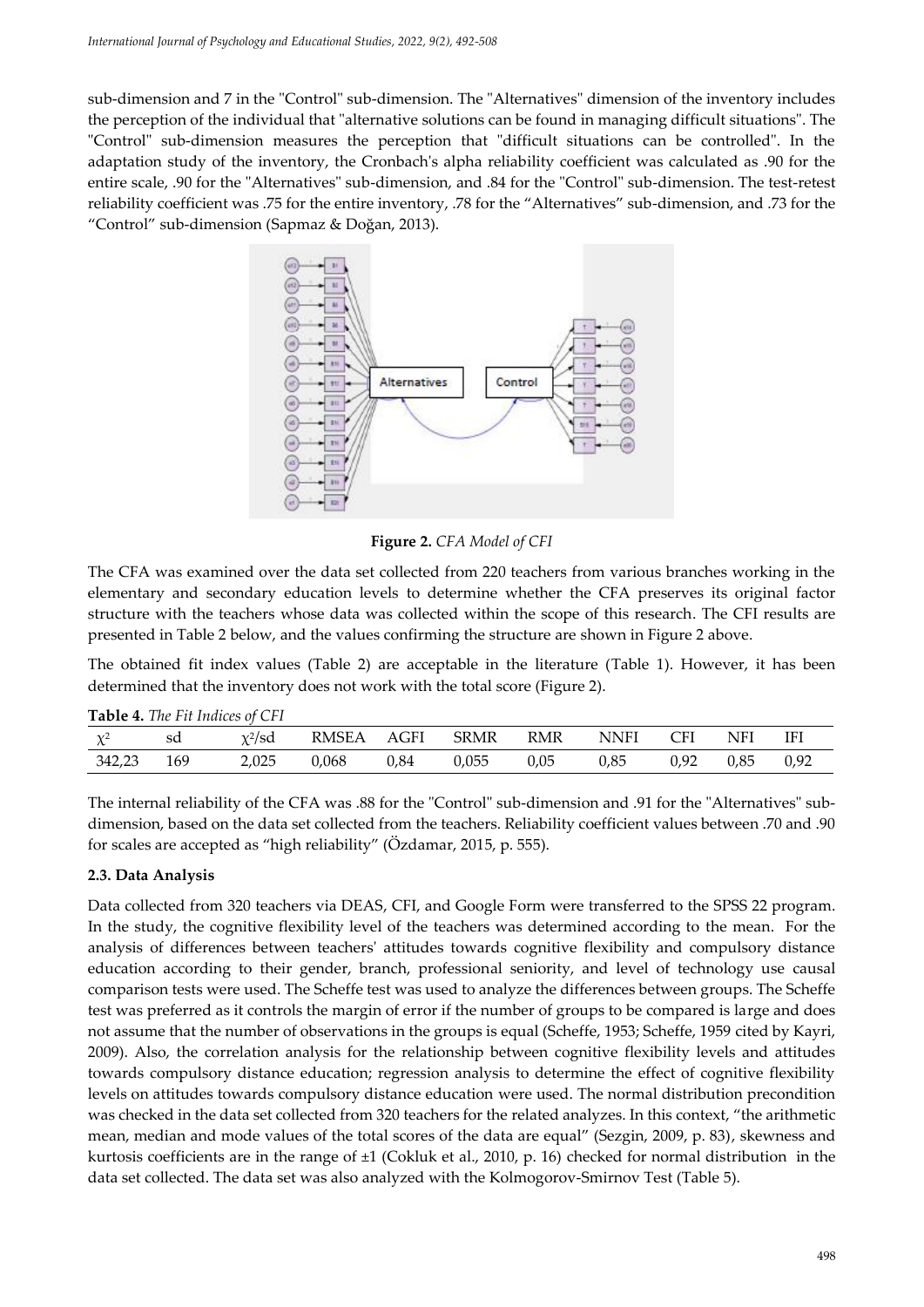In the data set, the arithmetic mean, median, and mode values of the research sub-dimensions were not the same, but the values were close to each other. The skewness and kurtosis values are in the range of  $\pm 1$ . According to the Kolmogorov-Smirnov test results, the scale sub-dimensions did not show a normal distribution (Table 5).

|                            | <b>CFI</b>   |         | <b>DEAS</b> |                     |  |
|----------------------------|--------------|---------|-------------|---------------------|--|
|                            | Alternatives | Control | Efficacy    | <b>Difficulties</b> |  |
| N                          | 320          | 320     | 320         | 320                 |  |
| Arithmetic Mean            | 56,6156      | 26,1500 | 18,1281     | 13.2719             |  |
| Median                     | 57,0000      | 27,0000 | 17,0000     | 13,0000             |  |
| Mod                        | 65,00        | 29,00   | 16,00       | 12,00               |  |
| Standard Error             | 6,46227      | 5,95669 | 5,04455     | 2,65187             |  |
| Skewness                   | $-0.539$     | -,678   | ,385        | ,376                |  |
| <b>Std. Error Skewness</b> | ,136         | ,136    | ,136        | ,136                |  |
| Kurtosis                   | $-0.316$     | $-.039$ | $-242$      | $-163$              |  |
| <b>Std. Error Kurtosis</b> | ,272         | ,272    | ,272        | ,272                |  |
| Assymp. Sig. (2-tailed)    | 0,00         | 0,00    | 0,00        | 0,00                |  |

Şencan (2005) states that "the calculated p-value does not always give correct results because the Kolmogorov-Smirnov test is greatly affected by a small number of discrete/outlier values" (p.196). With the results of other analyzes, it was decided that the data set obtained in this study can be accepted as normally distributed in the context of the sub-dimensions of the research scales.

#### **2.4. Ethical**

This research was carried out following the ethics committee decision of the Republic of Turkey Giresun University Social Sciences, Science and Engineering Research Ethics Committee dated 21/07/2021 and numbered 12/16 and the permissions obtained from the developers/adapters of the scale/inventory used in the research.

#### **3. Findings**

The findings of the research questions are summarized under the relevant headings.

The mean regarding the cognitive flexibility level of the teachers participating in the research is summarized in Table 6 below. Balcı's (2004, p. 220) score ranges were adapted for evaluation and interpretation of weighted average scores (Table 6-7).

| <b>THE TUBE OF CONTRACT LEADERS</b> HOWEVER THE CONCILIUS |     |                       |      |     |  |  |  |
|-----------------------------------------------------------|-----|-----------------------|------|-----|--|--|--|
| CIF                                                       |     | Highest-Lowest Values |      |     |  |  |  |
| Alternatives                                              | 320 | 13-65                 | 56,6 | O,4 |  |  |  |
| Control                                                   |     | 7-35                  | 26,4 |     |  |  |  |

**Table 6.** *Cognitive Flexibility Levels of Teachers*

Table 6 results can be evaluated as *relatively high* for the "Alternatives" dimension, which includes teachers' perceptions of "alternative solutions can be found in managing difficult situations" of cognitive flexibility  $(\overline{X}$  Alternatives = 56,6) and *relatively high* for the "Control" sub-dimension, which includes difficult situations that can be controlled ( $\overline{X}$  Control = 26,4).

The mean of teachers' attitudes towards compulsory distance education is summarized in Table 7 below.

**Table 7.** *Teachers' Attitudes Towards Compulsory Distance Education*

| <b>DEAS</b>         |     | Highest-Lowest Values |      |                 |
|---------------------|-----|-----------------------|------|-----------------|
| Efficacy            | 320 | $6 - 30$              | 18,1 | 5.0             |
| <b>Difficulties</b> |     | $4 - 20$              | 13,3 | $\sim$ $\prime$ |

Table 7 results indicate that teachers have attitudes that can be considered *neutral* in the context of "Efficacy" ( $\overline{X}$  Efficacy = 18,1) and "Difficulties" ( $\overline{X}$  Difficulties = 13.3) of compulsory distance education. Thus, it shows that the teachers participating in the research have attitudes that cannot be evaluated positively or negatively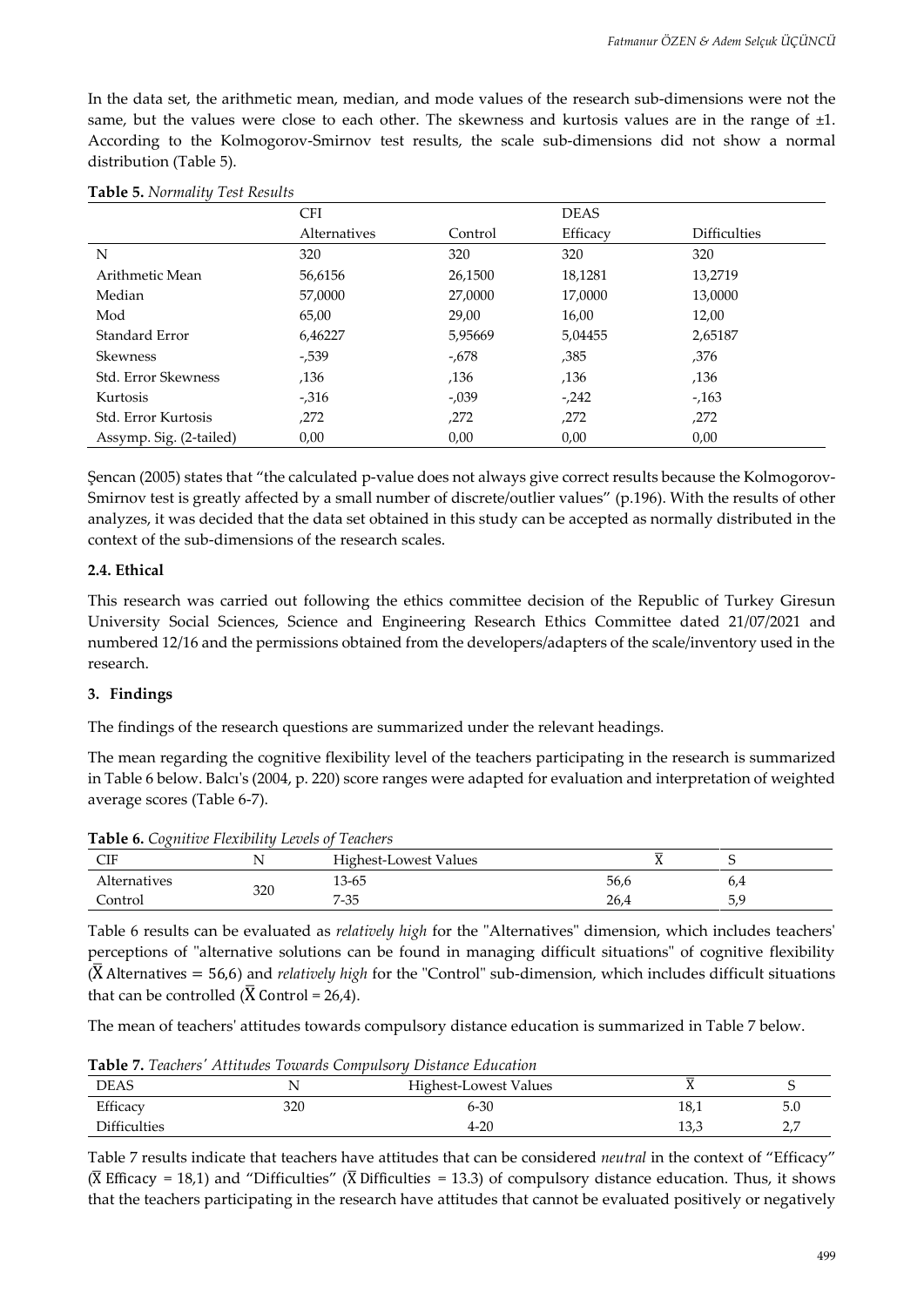regarding the "functionality of distance education" and "the use of the database system used during compulsory distance education".

The t-test results (Table 8) and ANOVA results (Table 9) are presented below.

|                                                | Sub-                | Gender                | N   | $\overline{X}$        | $\mathsf S$ | sd    | t        | $\mathbf{p}$ |  |
|------------------------------------------------|---------------------|-----------------------|-----|-----------------------|-------------|-------|----------|--------------|--|
|                                                | dimensions          |                       |     |                       |             |       |          |              |  |
|                                                | Alternatives        | Female                |     | 55,6                  | ,51         |       | $-3,244$ | $0,001*$     |  |
| <b>CFI</b>                                     |                     | Male                  |     | 57,9                  | ,49         |       |          |              |  |
|                                                | Control             |                       |     | 25,3                  | ,47         |       | $-2,805$ | $0,005*$     |  |
|                                                |                     |                       | 176 | 27,2                  | ,47         | 318   |          |              |  |
| Efficacy<br><b>DEAS</b><br><b>Difficulties</b> |                     | 144                   | 4,7 | ,35                   |             | 3,740 | $0,000*$ |              |  |
|                                                |                     |                       |     | 5,3                   | ,44         |       |          |              |  |
|                                                |                     |                       |     | 2,5                   | ,19         |       | $-2,148$ | $0,033*$     |  |
|                                                |                     |                       |     | 2,8                   | ,23         |       |          |              |  |
| Sub-                                           |                     |                       |     |                       |             |       |          |              |  |
|                                                |                     |                       |     |                       |             |       |          |              |  |
|                                                | dimensions          | <b>Branch</b>         | N   | $\overline{\text{X}}$ | S           |       | t        | $\, {\bf p}$ |  |
|                                                |                     | Primary Teacher       |     | 57,4                  | ,68         |       |          |              |  |
|                                                | Alternatives        | <b>Branch Teacher</b> |     | 56,3                  | ,42         |       | 1,376    | ,171         |  |
| <b>CFI</b>                                     |                     |                       |     | 25,0                  | ,65         |       |          |              |  |
|                                                | Control             |                       | 87  | 26,6                  | ,38         |       | $-2,046$ | $,043*$      |  |
|                                                |                     |                       | 233 | 18,7                  | ,61         | 318   |          |              |  |
|                                                | Efficacy            |                       |     | 17,9                  | ,31         |       | 1,143    | ,254         |  |
| <b>DEAS</b>                                    | <b>Difficulties</b> |                       |     | 13,1                  | ,27         |       | -,724    | ,470         |  |

**Table 8.** T-test Results for Difference Analysis of the Sub-Dimensions of CFI and DEAS by Gender and Branch Variables

When Table 8 is examined, both the sub-dimensions of the CFI and the DEAS according to the "gender" of the teachers participating in the research were found to be different  $(t_{(318; \text{ Alternatives})} = -3.244; t_{(318; \text{ Control})} = -2.805$ ,  $p<.05$ ), (t(318; Efficacy)= 3.740; t(318; Difficulties) = -2,148,  $p<.05$ ). Attitudes of male teachers towards sub-dimensions are *relatively more positive* than female teachers.

According to the branch independent variable, while there is no difference between the attitudes in the DEAS sub-dimensions ( $t_{(318; Efficacy)}$ = 1.143;  $t_{(318; Efficalties)}$  = -,724, p>.05); There is only a difference in the "Control" subdimension of the CFI ( $t_{(318; \text{Alternatives})} = 1.376$ ,  $p > .05$ ;  $t_{(318; \text{Control})} = -2.246$ ,  $p < .05$ ). The mean scores of the "Control" sub-dimension of the CFI of the branch teachers are higher than the preschool and class teachers. This finding shows that branch teachers in the research have more positive perceptions of "controllability of difficult situations" than primary teachers.

When Table 9 below is examined, no difference has been determined between the groups for the "seniority" independent variable in the CFI sub-dimensions according to the seniority and technology use independent variables. There is a difference between the groups only for the "Alternatives" sub-dimension of the CFI (F(2- $317$ Alternatives) =13.33, p  $\lt$ .05). The results of the Scheffe Test, which was conducted to determine the difference between the groups, show that the attitudes of the teachers with the advanced level of technology use regarding the "Alternatives" dimension of CFI are different from teachers whose technology use levels are at basic and moderate levels. The arithmetic mean of the scores given to the items belonging to the "Alternatives" sub-dimension by the teachers with the advanced level of technology use is higher than the teachers reporting that they have a basic and moderate level of technology use  $(\overline{X}$ Advance = 60,0 >  $\overline{X}$ Moderate = 56,1 >  $\overline{X}$ Basic = 52,7). This result shows that teachers with advanced technology use have more positive perceptions that "alternative solutions can be found in managing difficult situations".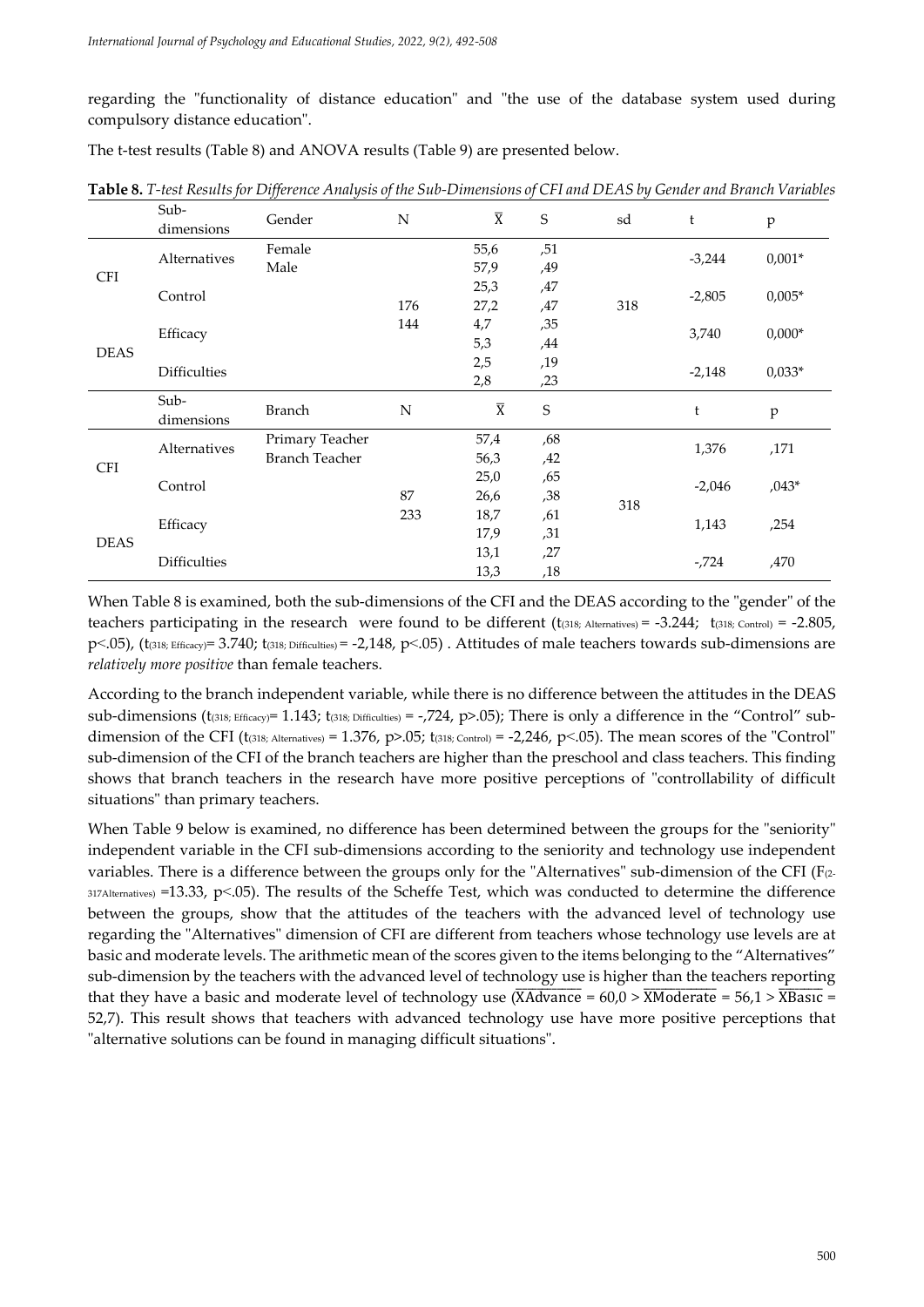| Seniority             | Sub-dimensions      | $\mathbb N$ | $\overline{\text{X}}$ | S    | Sd             | $\rm F$                   | D      | Difference       |
|-----------------------|---------------------|-------------|-----------------------|------|----------------|---------------------------|--------|------------------|
| 1-5 Years             |                     | 66          |                       |      |                |                           |        |                  |
| 6-10 Years            |                     | 137         |                       |      |                |                           |        |                  |
| 11-15 Years           |                     | 71          |                       |      |                |                           |        |                  |
| 16Y&above             |                     | 46          |                       |      | $\mathfrak{Z}$ |                           |        |                  |
| <b>CFI</b>            | Alternatives        |             |                       |      | 316            | ,956                      | ,41    |                  |
|                       | Control             |             |                       |      |                | ,926                      | ,43    | None             |
| <b>DEAS</b>           | Efficacy            |             |                       |      |                | ,513                      | ,67    |                  |
|                       | <b>Difficulties</b> |             |                       |      |                | 1,040                     | ,38    |                  |
| Level of              | Sub-dimensions      | N           | $\overline{X}$        | S    | Sd             | $\boldsymbol{\mathrm{F}}$ |        | Difference       |
| <b>Technology Use</b> |                     |             |                       |      |                |                           | p      |                  |
| Basic                 |                     | 18          |                       |      |                |                           |        |                  |
| Moderate              |                     | 243         |                       |      |                |                           |        |                  |
| Advance               |                     | 59          |                       |      |                |                           |        |                  |
|                       |                     | Basic       | 52,7                  | ,39  | $\overline{2}$ |                           |        | Basic-Advance    |
| <b>CFI</b>            | Alternatives        | Moderate    | 56,1                  | ,69  | 317            | 13,33                     | $,00*$ | Moderate-Advance |
|                       |                     | Advance     | 60,0                  | 2,01 |                |                           |        |                  |
|                       | Control             |             |                       |      |                | 2,53                      | ,08    |                  |
| <b>DEAS</b>           | Efficacy            |             |                       |      |                | 2,33                      | ,09    | None             |
|                       | <b>Difficulties</b> |             |                       |      |                | 1,62                      | ,20    |                  |

Table 9. ANOVA Results of CFI and DEAS Sub-Dimensions According to the Seniority and Level of Technology Use *Variables*

When the correlation test results for the analysis of the relationship between cognitive flexibility levels and attitudes towards compulsory distance education are examined, the CFI sub-dimensions are "moderately" related. The DEAS sub-dimensions are not associated with each other. The "Alternatives" sub-dimension of the CFI has a "low" relationship with both DEAS sub-dimensions. The "Control" sub-dimension, on the other hand, has a "low" relationship with only the "Difficulties" sub-dimension (Table 10).

**Table 10.** *The Relationship Between CFI and DEAS Sub-dimensions*

|              | Sub-dimensions                             |              | Alternatives | Control      | Efficacy     | <b>Difficulties</b> |
|--------------|--------------------------------------------|--------------|--------------|--------------|--------------|---------------------|
|              |                                            | $\mathbf r$  | $\mathbf{1}$ | $,450**$     | $,150**$     | $,111*$             |
| Alternatives | $\rm p$                                    |              | ,000         | ,007         | ,048         |                     |
| E            |                                            | N            | 320          | 320          | 320          | 320                 |
|              |                                            | $\mathbf r$  | $,450**$     | $\mathbf{1}$ | ,100         | $,189**$            |
|              | Control                                    | p            | ,000         |              | ,075         | ,001                |
|              |                                            | N            | 320          | 320          | 320          | 320                 |
|              |                                            | $\mathbf r$  | $,150**$     | ,100         | $\mathbf{1}$ | ,085                |
|              | Efficacy                                   | $\mathbf{p}$ | ,007         | ,075         |              | ,128                |
| <b>DEAS</b>  |                                            | N            | 320          | 320          | 320          | 320                 |
|              |                                            | $\bf r$      | $,111*$      | $,189**$     | ,085         | $\mathbf{1}$        |
|              | <b>Difficulties</b>                        | $\mathbf{p}$ | ,048         | ,001         | ,128         |                     |
|              |                                            | N            | 320          | 320          | 320          | 320                 |
|              | *p<0.05 level (2-tailed); p<0.01(2-tailed) |              |              |              |              |                     |

Under this title, the effect of the "Alternatives and Control" sub-dimensions of CFI on "Efficacy and Difficulties", the DEAS sub-dimensions, were determined by regression analysis.

**Table 11.** *Multiple Regression Analysis Results on the Prediction of the "Efficacy" Sub-Dimension of DEAS*

|                                                                   | -----------------<br>---- |                         |                          |       |      |                          |                          |  |  |  |  |
|-------------------------------------------------------------------|---------------------------|-------------------------|--------------------------|-------|------|--------------------------|--------------------------|--|--|--|--|
| Variables                                                         |                           | Std. Error <sub>B</sub> |                          |       |      | Zero-order r             | Partial r                |  |  |  |  |
| Constant                                                          | 11.387                    | 2,472                   | $\overline{\phantom{0}}$ | 4.606 | ,000 | $\overline{\phantom{0}}$ | $\overline{\phantom{0}}$ |  |  |  |  |
| Alternatives                                                      | .103                      | .048                    | 132                      | 2,132 | .034 | ,150                     | 119.                     |  |  |  |  |
| Control                                                           | .034                      | .053                    | 040                      | .644  | ,520 | .100                     | ,036                     |  |  |  |  |
| R=,155; R <sup>2</sup> =,024; F <sub>(2,317)</sub> =3,884; p=,000 |                           |                         |                          |       |      |                          |                          |  |  |  |  |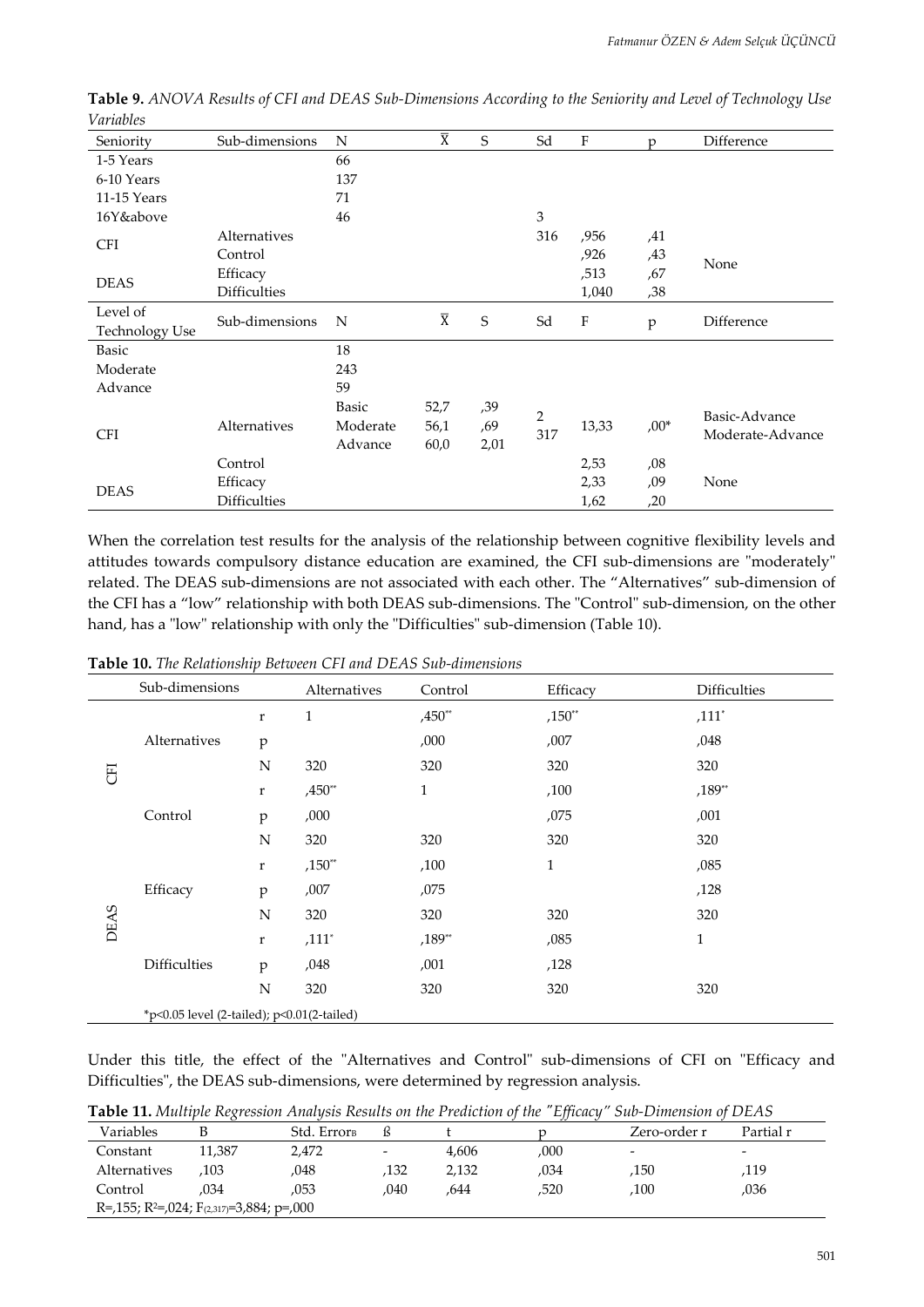Although the "Alternatives and Control" sub-dimensions of the CFI are associated with the "Efficacy" subdimension of DEAS (R = .155, R<sup>2</sup> = .024, p<.01), it explains only a very small part (2.4%) of the total variance of "Efficacy" (Table 11).

|  | DEAS (Efficacy) = $11,387 + 0.103$ Alternatives + 0.034 Control |
|--|-----------------------------------------------------------------|
|--|-----------------------------------------------------------------|

| <b>Table 12.</b> Multiple Regression Analysis Results on the Prediction of the "Difficulties" Sub-Dimension of DEAS |               |             |      |       |      |                          |                          |  |
|---------------------------------------------------------------------------------------------------------------------|---------------|-------------|------|-------|------|--------------------------|--------------------------|--|
| Variables                                                                                                           |               | Std. Errorв |      |       |      | Zero-order r             | Partial r                |  |
| Constant                                                                                                            | 10.491        | 1,291       |      | 8,125 | ,000 | $\overline{\phantom{a}}$ | $\overline{\phantom{a}}$ |  |
| Alternatives                                                                                                        | ,013          | ,025        | ,032 | ,525  | ,600 | 111,                     | ,029                     |  |
| Control                                                                                                             | .078          | .027        | .174 | 2.821 | ,005 | .189                     | .156                     |  |
| $R = 191$                                                                                                           | $R^2 = 0.036$ |             |      |       |      |                          |                          |  |
| $F_{(2,317)} = 5,996$                                                                                               | $p = 000$     |             |      |       |      |                          |                          |  |
|                                                                                                                     |               |             |      |       |      |                          |                          |  |

|  | $12$ Multiple Reoression Anglusis Results on the Prediction of the "Difficulties" Sub-Dimension of $\Gamma$ |  |  |  |  |  |
|--|-------------------------------------------------------------------------------------------------------------|--|--|--|--|--|

Although the "Alternatives and Control" sub-dimensions of the CFI are related to the "Difficulties" subdimension of the DEAS ( $R = 191$ ,  $R^2 = 0.036$ ,  $p < 01$ ), the total variance of the "Difficulties" sub-dimension only explained very little of it (3.6%) (Table 12).

*DEAS (Difficulties) = 10,491 + ,013 Alternatives + ,078 Control*

#### **4. Conclusion and Discussion**

Mandatory remote delivery of all education-related activities during the COVID-19 global epidemic has required teachers who provide and manage services to adapt quickly to technology-supported education applications. This process, conceptualized as *compulsory distance education* within the scope of this research, as implemented in schools affiliated to the MoNE, required coping with many difficulties like the stress created by the existence of the global epidemic that threatens human life, adapting all of the education-teaching activities which are routinely applied face-to-face in the classroom to technology-supported education platforms, and face-to-face communication between administrators, teachers, students, and parents through media (Koçoğlu & Tekdal, 2020; Klapproth et al., 2020; MacIntyre, Gregersen & Mercer, 2020). McShane and Von Glinow (2016) state that attitudes are "conscious logical reasoning" (p. 67). Considering that teachers went through a complex process during the changing education practices, it was predicted that their cognitive flexibility, very effective in "adapting to unexpected situations" (Moore & Malinowski, 2009), was effective on their attitudes towards compulsory distance education. This study investigated the effect of teachers' cognitive flexibility levels on their attitudes towards compulsory distance education during the epidemic.

The research findings show that the cognitive flexibility levels measured by the Cognitive Flexibility Inventory of the teachers are high during the epidemic. Some research findings, completed with teachers working in the field, indicate that teachers' cognitive flexibility levels were high even before the epidemic (for example, Polatoğlu, 2018; Üzümcü & Müezzin, 2018). Although no other research was completed with teachers measuring their cognitive flexibility during the epidemic, some research with novice teachers in the same period shows that their cognitive flexibility levels during the epidemic were high (for example, Yazgan, 2021).

Research findings conducted in the sample of Turkey during the epidemic to determine teachers' attitudes towards distance education show that teachers working in the field have negative attitudes towards distance education (for example, Moçoşoğlu & Kaya, 2020; Yahşi & Kırkıç, 2020). According to the findings of this study, it has been determined that teachers' attitudes towards compulsory distance education are neutral. The cognitive flexibility level and attitudes towards the sub-dimensions of compulsory distance education of male teachers participating in the research are relatively high and more positive than female teachers. Some of the field studies show that gender affects cognitive flexibility and that women adapt to managing risky or challenging situations longer than men (Mather & Lighthall, 2012; Westbrook et al., 2018). While the teachers' branches do not make a difference on the DEAS sub-dimensions, in the CIF "Control" sub-dimension, it was determined that the scores of the branch teachers were higher than the scores of the group consisting of preschool and classroom teachers. This finding shows that branch teachers find the difficulties created by compulsory distance education more controllable than preschool and classroom teachers working with younger age groups. This result may be because students in younger age groups need the guidance of their teachers more in the learning process. Foti's (2020) study, in which she identified the difficulties that preschool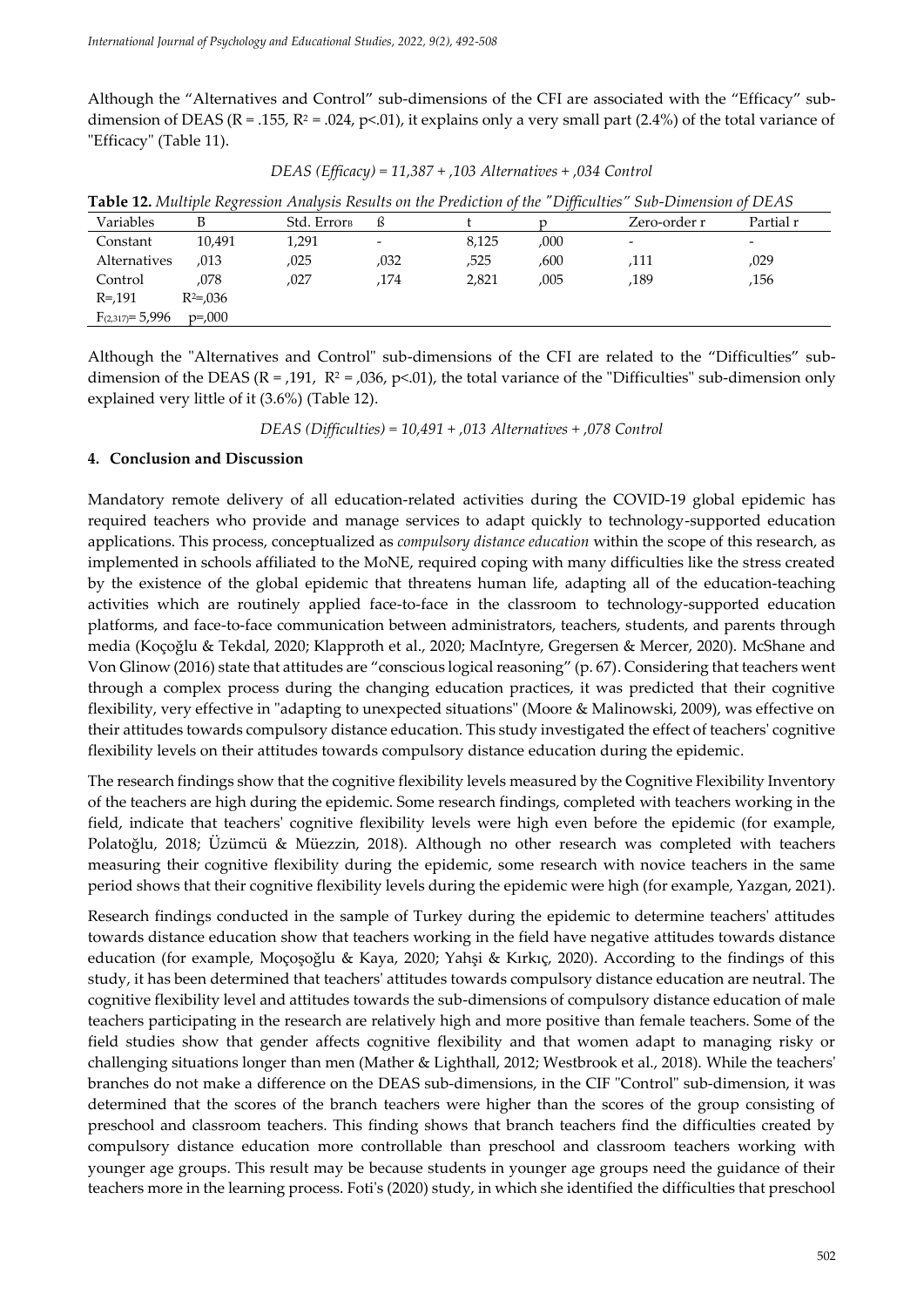teachers experienced during the epidemic, indicated that teachers could find very few suitable materials that could be used in distance education developed for preschool students. Some students/families do not know how to use technologies suitable for databases used in distance education, and they do not have the tools to use these databases. Saygı (2021), with the data collected from primary school teachers, show that class teachers are negatively affected by students' absenteeism, not being able to provide adequate colleague communication and support, and technological inadequacies regarding distance education services provided during the epidemic. They indicate that they have difficulties in evaluating learning outcomes. The research findings of Yahşi and Kırkıç (2020), especially of Turkish language education teachers, Kara's (2021) research findings of art teachers, and Bingöl's (2020) research findings of physical education and sports academicians' show negative attitudes towards compulsory distance education. These findings indicate that the technologies used in compulsory distance education have created some constraints for language, art, physical education, and sports teaching.

It was determined that the teachers who stated that their technology knowledge was "advanced" showed a significant difference in the "Alternatives" sub-dimension of the CFI scores than those at a "basic and moderate" level. In other words, teachers who can use technology at an "advanced" level have seen many alternatives that can be used in compulsory distance education. Although this finding has been studied at the higher education level, it is supported by the research findings of Tabata and Johnsrud (2008). According to the relevant research findings, those with technological knowledge and experience have more positive attitudes towards distance education.

Research findings has shown that "Alternatives" sub-dimension of CFI has only a "low" relationship with both sub-dimensions of DEAS; the "Control" sub-dimension of CFI has only a "low" relationship with the "Difficulties" sub-dimension of DEAS. To put it more clearly, teachers' perceptions that "alternative solutions can be found in managing difficult situations" are related to their attitudes towards "functionality of distance education" and "usability of the database system used throughout distance education". Again, their attitudes towards "the usability of the database system used during distance education" are related to their perceptions that "difficult situations can be controlled". Nevertheless, cognitive flexibility has been found to have a very limited effect on attitudes towards compulsory distance education. This finding can be interpreted as the teachers participating in the research could use the cognitive flexibility provided by their cognitive flexibility in a limited amount during compulsory distance education. Yaşar (2019) determined that the cognitive flexibility of the parties in crisis and stressful periods and their participation in the decision processes regarding the things to be implemented are also compelling. The research findings of Karbeyaz and Kurt (2020) point out that there are some problems with the content of EBA used in schools affiliated with the MoNE during the epidemic. Although the attitudes of the participants in the related research towards the use of EBA were positive, they reported that their students were negatively affected by the fact that "EBA provides oneway communication, is not interesting, does not comply with the level of readiness and does not have the technological infrastructure required by every student".

#### **5. Recommendations**

In the light of these findings, it has been evaluated that especially in times of crisis, teachers' self-management of their students' learning processes and their own determination of the technological infrastructure they will use in teaching will have more positive effects on their attitudes towards distance education and on what is planned to be obtained from the distance education process in such periods.

#### **6. References**

- Akyürek, M. I. (2020), Uzaktan eğitim: bir alanyazın taraması. *Medeniyet Eğitim Araştırmaları Dergisi, 4*(1), 1-9. <https://dergipark.org.tr/tr/pub/mead/issue/56310/711904>
- Almond, D. V. (2006). Is the 1918 influenza pandemic over? Long-term effects of in Utero influenza exposure in the post-1940 U.S. population*. Journal of Political Economy, 114*(4), 672-712. <https://doi.org/10.1086/507154>
- Arat, T., & Bakan, Ö. (2014). Uzaktan eğitim ve uygulamaları. *Selçuk Üniversitesi Sosyal Bilimler Meslek Yüksekokulu Dergisi, 14*(1-2), 363-374[. https://dergipark.org.tr/tr/pub/selcuksbmyd/issue/11302/135148](https://dergipark.org.tr/tr/pub/selcuksbmyd/issue/11302/135148)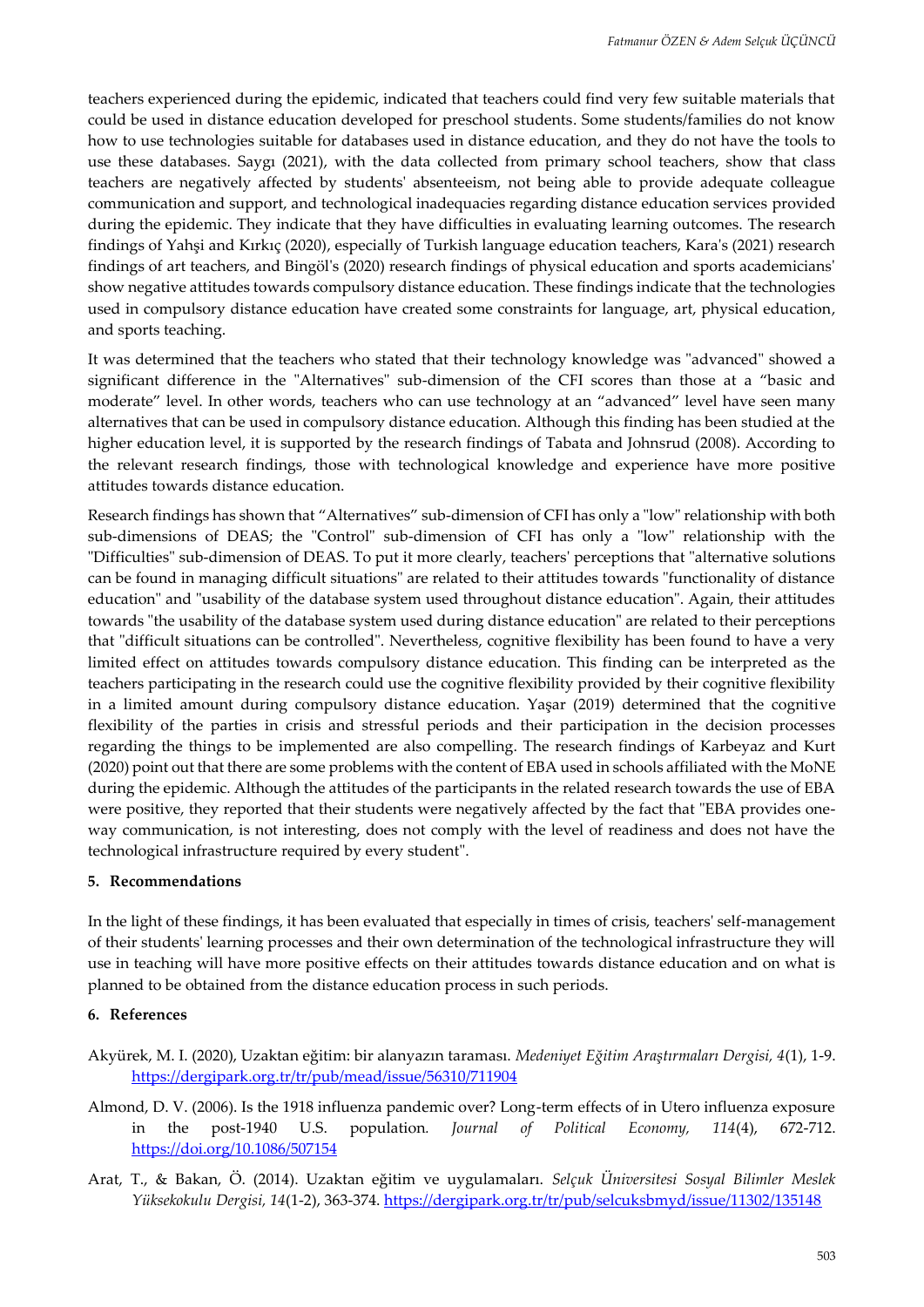- Aytaç, T. (2021). The problems faced by teachers in Turkey during the COVID-19 pandemic and their opinions. *International Journal of Progressive Education, 17*(1), 404-420[. https://doi.org/10.29329/ijpe.2020.329.26](https://doi.org/10.29329/ijpe.2020.329.26)
- Balcı, A. (2004). *Sosyal bilimlerde araştırma yöntem, teknik ve ilkeler* **(**4. Ed.). PegemA.
- Barbour, M. K., LaBonte, R., Hodges, C., Moore, S., Lockee, B., Trust, T., Bond, M. A.Hill, P., & Kelly, K. (2020). Understanding pandemic pedagogy: differences between emergency remote, remote, and online teaching. *Canadian eLearning Network*. [https://vtechworks.lib.vt.edu/bitstream/handle/10919/101905/understanding-pandemic](https://vtechworks.lib.vt.edu/bitstream/handle/10919/101905/understanding-pandemic-pedagogy.pdf?sequence=2&isAllowed=y)[pedagogy.pdf?sequence=2&isAllowed=y](https://vtechworks.lib.vt.edu/bitstream/handle/10919/101905/understanding-pandemic-pedagogy.pdf?sequence=2&isAllowed=y)
- Basilaia, G., & Kvavadze, D. (2020). Transition to online education in schools during a SARS-CoV-2 Coronavirus (COVID-19) Pandemic in Georgia. *Pedagogical Research, 5*(4), em0060. <https://doi.org/10.29333/pr/7937>
- Bawa, P. (2020). Learning in the age of SARS-COV-2: A quantitative study of learners' performance in the age of emergency remote teaching. *Computers and Education Open, 1*, 100016. <https://doi.org/10.1016/j.caeo.2020.100016>
- Bingöl, S. (2020). Attitudes of the academics in sports sciences towards distance education. *African Educational Research Journal, 8*(4), 799-805.<https://doi.org/10.30918/AERJ.84.20.185>
- Bozkurt, A., & Sharma, R. C. (2020). Emergency remote teaching in a time of global crisis due to coronavirus pandemic. *Asian Journal of Distance Education*, *15*(1), i-vi. <http://www.asianjde.org/ojs/index.php/AsianJDE/article/view/447/297>
- Cauchemez, S., Ferguson, N. M., Wachtel, C., Tegnell, A., Saour, G., Duncan, B., & Nicoll, A. (2009). Closure of schools during an influenza pandemic. *The Lancet Infectious Diseases,* 9(8), 473-481. [https://doi.org/10.1016/S1473-3099\(09\)70176-8](https://doi.org/10.1016/S1473-3099(09)70176-8)
- Cauchemez, S., Van Kerkhove, M. D., Archer, B. N., Cetron, M., Cowling, B. J., Grove, P., Hunt, D., Kojouharova, M., Kon, P., Ungchusak, K., Oshitani, H., Pugliese, A., Rizzo, C., Saour, G., Sunagawa, T., Uzicanin, A., Wachtel, C., Weisfuse, I., Yu, H., &, Nicoll, A. (2014). School closures during the 2009 influenza pandemic: national and local experiences. *BMC Infectious Diseases, 14*(1), 207. <https://doi.org/10.1186/1471-2334-14-207>
- Çokluk, Ö., Şekercioğlu, G., & Büyüköztürk, Ş. (2010). *Sosyal bilimler için çok değişkenli istatistik*. Pegem.
- Creswell, J. W. (2013). *Araştırma deseni: Nicel, nitel ve karma yöntem yaklaşımları* (4. ed. trans.). Eğiten Kitap.
- Daniel, S. J. (2020). Education and the COVID-19 pandemic. *Prospects, 49***,** 91–96. <https://doi.org/10.1007/s11125-020-09464-3>
- De Oliveira M. M. S., Penedo A. S. T., & Pereira V. S. (2018). Distance education: Advantages and disadvantages of the point of view of education and society. *Dialogia, 29*, 139-152. <https://doi.org/10.5585/Dialogia.n29.7661>
- Delling, R. M. (1987). Towards a theory of distance education. *ICDE Bulletin, 13*, 21-5.
- Dennis, J. P., & Vander Wal, J. S. (2010). The cognitive flexibility inventory: Instrument development and estimates of reliability and validity. *Cognitive Therapy and Research, 34*(3), 241– 253. <http://doi.org/10.1007/s10608-009-9276-4>
- Esen–Aygun, H. (2018). The relationship between pre–service teachers' cognitive flexibility and ınterpersonal problem solving skills. *Eurasian Journal of Educational Research, 18*(77), 105-128. <http://dergipark.org.tr/tr/pub/ejer/issue/42545/512704>
- Foti, P. (2020). Research in distance learning in Greek kindergarten schools during the pandemic of COVID-19: Possibilities, dilemmas, limitations. *European Journal of Open Education and E-Learning Studies, 5*(1), 19-40.<https://doi.org/10.5281/zenodo.383906>
- Fraenkel, J. R., Wallen, N. E., & Hyun, H. H. (2012). *How to design and evaluate research in education*. McGraw-Hill.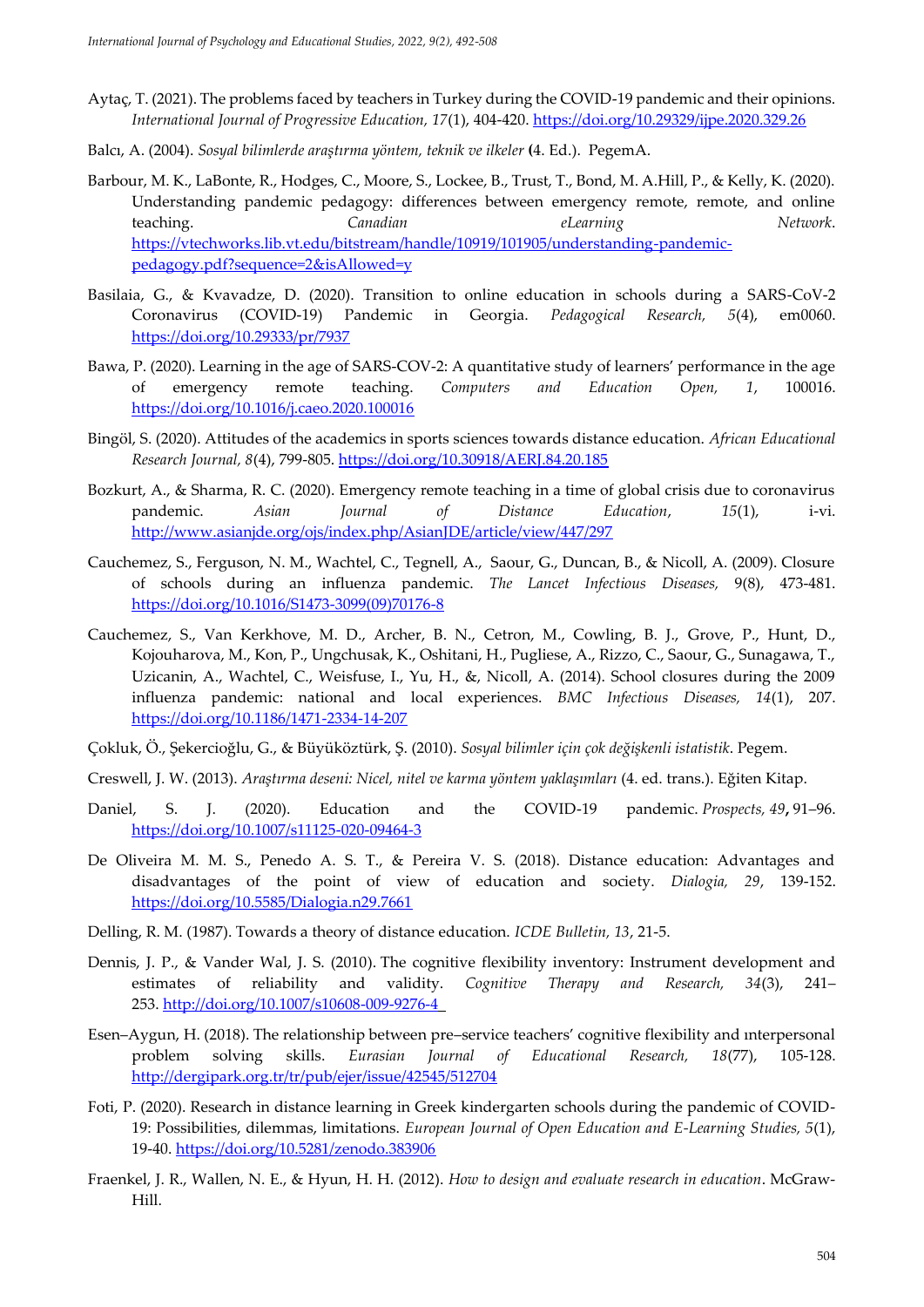- Gabrys, R. L., Tabri, N., Anisman, H., & Matheson, K. (2018). Cognitive control and flexibility in the context of stress and depressive symptoms: the cognitive control and flexibility questionnaire. *Frontiers in Psychology, 9*, 1-19*.* <https://doi.org/10.3389/fpsyg.2018.02219>
- Giner-Sorolla, R. (1999), Affect in attitude: immediate and deliberative perspectives. In S. Chaiken, & Y. Trope (Eds.), *Dual-process theories in social psychology* (pp. 441-61). The Guilford.
- Guohong, G., Ning, L., Wenxian, X., & Wenlong, W. (2012). The study on the development of internet-based distance education and problems. *Energy Procedia, 17*, 1362-1368. <https://doi.org/10.1016/j.egypro.2012.02.253>
- Guthrie, K. L., & McCracken, H. (2010). Making a difference online: Facilitating service-learning through distance education. *The Internet and Higher Education, 13*(3), 153- 157. <https://doi.org/10.1016/j.iheduc.2010.02.006>
- Hebebci, M. T., Bertiz, Y., & Alan, S. (2020). Investigation of views of students and teachers on distance education practices during the Coronavirus (COVID-19) Pandemic. *International Journal of Technology in Education and Science (IJTES), 4*(4), 267-282[. https://doi.org/10.46328/ijtes.v4i4.113](https://doi.org/10.46328/ijtes.v4i4.113)
- Higher Education Council (HEC). (2020). COVID-19 bilgilendirme notu: 1. [https://www.yok.gov.tr/Sayfalar/Haberler/2020/coronavirus\\_bilgilendirme\\_1.aspx](https://www.yok.gov.tr/Sayfalar/Haberler/2020/coronavirus_bilgilendirme_1.aspx) (04.02.2021)
- Hodges, C., Moore, S., Lockee, B., Trust, T., & Bond, A. (2020). The difference between emergency remote teaching and online learning. *EDUCAUSE Review, 27*, 1-12. [https://er.educause.edu/articles/2020/3/the](https://er.educause.edu/articles/2020/3/the-difference-between-emergency-remote-teaching-andonline-learning)[difference-between-emergency-remote-teaching-andonline-learning](https://er.educause.edu/articles/2020/3/the-difference-between-emergency-remote-teaching-andonline-learning)
- Hooper, D, Coughlan, J., & Mullen, M (2008) Structural equation modelling: guidelines for determining model fit. *Electronic Journal of Business Research Methods, 6*(1), 53-60.
- Hu, L. T., & Bentler, P. M. (1999). Cutoff criteria for fit indexes in covariance structure analysis: Conventional criteria versus new alternatives. *Structural Equation Modeling: A Multidisciplinary Journal, 6*(1), 1-55. <https://doi.org/10.1080/10705519909540118>
- İnal, İ., Sakarya, G., & Zahal, O. (2021). COVID-19 pandemi döneminde EBA platformunda gerçekleştirilen müzik derslerine ilişkin öğretmen görüşleri. *Eurasian Journal of Music and Dance, 18*, 232-253. <https://doi.org/10.31722/ejmd.960092>
- Jelińska, M., & Paradowski, M.B. (2021). Teachers' engagement in and coping with emergency remote instruction during COVID-19-induced school closures: A multinational contextual perspective. *Online Learning Journal, 25*(1), 303-328.<http://dx.doi.org/10.24059/olj.v25i1.2492>
- Jöreskog, K. G. & Sörbom, D. (1993). *Lisrel 8: Structural quation modeling with the SIMPLIS command language*. Erlbaum.
- Kaçay, Z., Güngör, N. B., & Soyer, F. (2021). The mediating role of cognitive flexibility in the effect of empathic tendency on teacher professionalism. *International Journal of Psychology and Educational Studies, 8*(1), 124- 134.<https://doi.org/10.17220/ijpes.2021.8.1.167>
- Kara, S. (2021). An investigation of visual arts teachers' attitudes towards distance education in the time of COVID-19. *International Journal on Social and Education Sciences (IJonSES), 3*(3), 576-588. <https://doi.org/10.46328/ijonses.246>
- Karagöz, Y. (2017). *SPSS ve AMOS uygulamalı nitel nicel karma bilimsel araştırma yöntemleri ve yayın etiği.* Nobel.
- Karakaya, F., Arık, S., Çimen, O., & Yılmaz, M. (2020). Investigation of the views of biology teachers on distance education during the COVID-19 Pandemic. *Journal of Education in Science Environment and Health, 6*(4), 246-258.<https://doi.org/10.21891/jeseh.792984>
- Karasar, N. (2002). *Bilimsel araştırma yöntemi* (11. ed.). Nobel.
- Karbeyaz, A., & Kurt, M. (2020). COVİD-19 sürecinde Eğitim Bilişim Ağı (EBA) ile ilgili öğretmen tutumları: Bir karma yöntem çalışması. *Ekev Akademi Dergisi, 84*(Aralık), 39-66.<https://doi.org/10.17753/Ekev1646>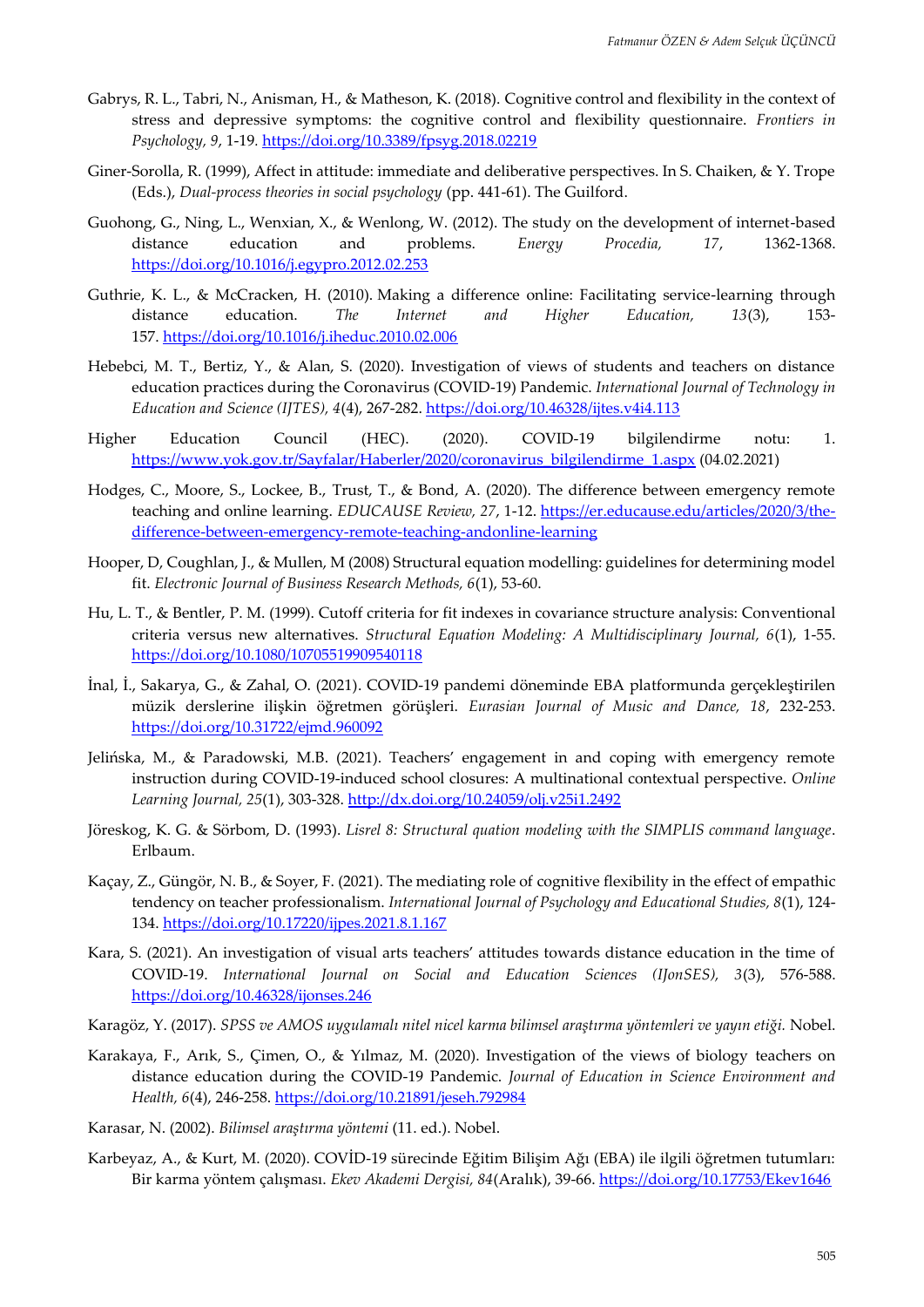- Kayri, M. (2009). Araştırmalarda gruplar arası farkın belirlenmesine yönelik çoklu karşılaştırma (post-hoc) teknikleri. *Fırat Üniversitesi Sosyal Bilimler Dergisi, 19*(1), 51-64.
- Keegan, D. (1990). *Foundations of distance education.* Routledge.
- Klapproth, F., Federkeil, L., Heinschke, F., & Jungmann, T. (2020). Teachers' experiences of stress and their coping strategies during COVID-19 induced distance teaching. *Journal of Pedagogical Research, 4*(4), 444- 452.<https://doi.org/10.33902/JPR.2020062805>
- Kline, T. J. B. (2005). *Psychological testing: a practical approach to design and evaluation.* Sage.
- Koçoğlu, E., & Tekdal, D. (2020). Analysis of distance education activities conducted during COVID-19 pandemic**.** *Educational Research and Reviews***,** *15*(9), 536-543.<http://doi.org/10.5897/ERR2020.4033>
- Lashley, M. A., Acevedo, M., Cotner, S., & Lortie, C. J. (2020). How the ecology and evolution of the COVID‐ 19 pandemic changed learning. *Ecology and Evolution, 10*(22), 12412– 12417*.* <https://doi.org/10.1002/ece3.6937>
- Leonardi, P. (2020). You're going digital-now what? MITSloan *Management Review, 61*(2), 28-35. <https://sloanreview.mit.edu/article/youre-going-digital-now-what/>
- MacIntyre, P. D., Gregersen, T., & Mercer, S. (2020). Language teachers' coping strategies during the Covid-19 conversion to online teaching: Correlations with stress, wellbeing and negative emotions. *System, 102352.* <https://doi.org/10.1016/j.system.2020.102352>
- Martin, M. M., & Rubin, R. B. (1995). A new measure of cognitive flexibility. *Psychological Reports, 76*(2), 623- 626. <https://doi.org/10.2466/pr0.1995.76.2.623>
- Mather, M., & Lighthall, N. R. (2012). Risk and reward are processed differently in decisions made under stress. *Current Directions in Psychological Science, 21*(1), 36-41. <https://doi.org/10.1177/0963721411429452>
- McShane, S. L., & Von Glinow, M. A. (2016). *Örgütsel davranış*. (A. Günsel & S. Bozkurt, Trans. Ed.). Nobel.
- Ministry of National Education (MoNE). (2020a, 12 March). Bakan Selçuk, korona virüse karşı eğitim alanında alınan tedbirleri açıkladı. [http://www.meb.gov.tr/bakan-selcuk-koronaviruse-karsi-egitim-alaninda](http://www.meb.gov.tr/bakan-selcuk-koronaviruse-karsi-egitim-alaninda-alinan-tedbirleri-acikladi/haber/20497/tr)[alinan-tedbirleri-acikladi/haber/20497/tr](http://www.meb.gov.tr/bakan-selcuk-koronaviruse-karsi-egitim-alaninda-alinan-tedbirleri-acikladi/haber/20497/tr) (08.31.2021)
- Moçoşoğlu, B., & Kaya, A. (2020). Koronavirüs hastalığı (COVID-19) sebebiyle uygulanan uzaktan eğitime yönelik öğretmen tutumlarının incelenmesi. *Kahramanmaraş Sütçü İmam Üniversitesi Eğitim Dergisi, 2*(1), 15-43.<https://dergipark.org.tr/en/download/article-file/1309984>
- MoNE (2020b, 7 May). EBA, 1.2 milyar tıklanma sayısıyla kendi rekorunu güncelledi. <https://www.meb.gov.tr/eba-12-milyar-tiklanma-sayisiyla-kendi-rekorunu-guncelledi/haber/20862/tr> (09.21.2021)
- Moore, A. & Malinowski, P. (2009). Mediation, mindfulness, and cognitive flexibility. *Consciousness and Cognition, 18*(1), 176-186. <https://doi.org/10.1016/j.concog.2008.12.008>
- Nguyen, M. H., Hargittai, E., & Marler, W. (2021). Digital inequality in communication during a time of physical distancing: the case of COVID-19. *Computers in Human Behavior, 120*, 106717. <https://doi.org/10.1016/j.chb.2021.106717>
- Olszewski-Kubilius, P., & Corwith, S. (2011). Distance education: where it started and where it stands for gifted children and their educators*. Gifted Child Today, 34(3), 16– 65.* <https://doi.org/10.1177/107621751103400306>
- Özdamar, K. (2015). *Paket programlar ile istatistiksel veri analizi* (10th ed.)*.* Nisan.
- Özer, M. (2020). Educational policy actions by the Ministry of National Education in the times of COVID-19. *Kastamonu Education Journal, 28*(3), 1124-1129.<https://doi.org/10.24106/kefdergi.722280>
- Öztürk, G., Karamete, A., & Çetin, G. (2020). The relationship between pre-service teachers' cognitive flexibility levels and techno-pedagogical education competencies. *International Journal of Contemporary Educational Research, 7*(1), 40-53.<https://doi.org/10.33200/ijcer.623668>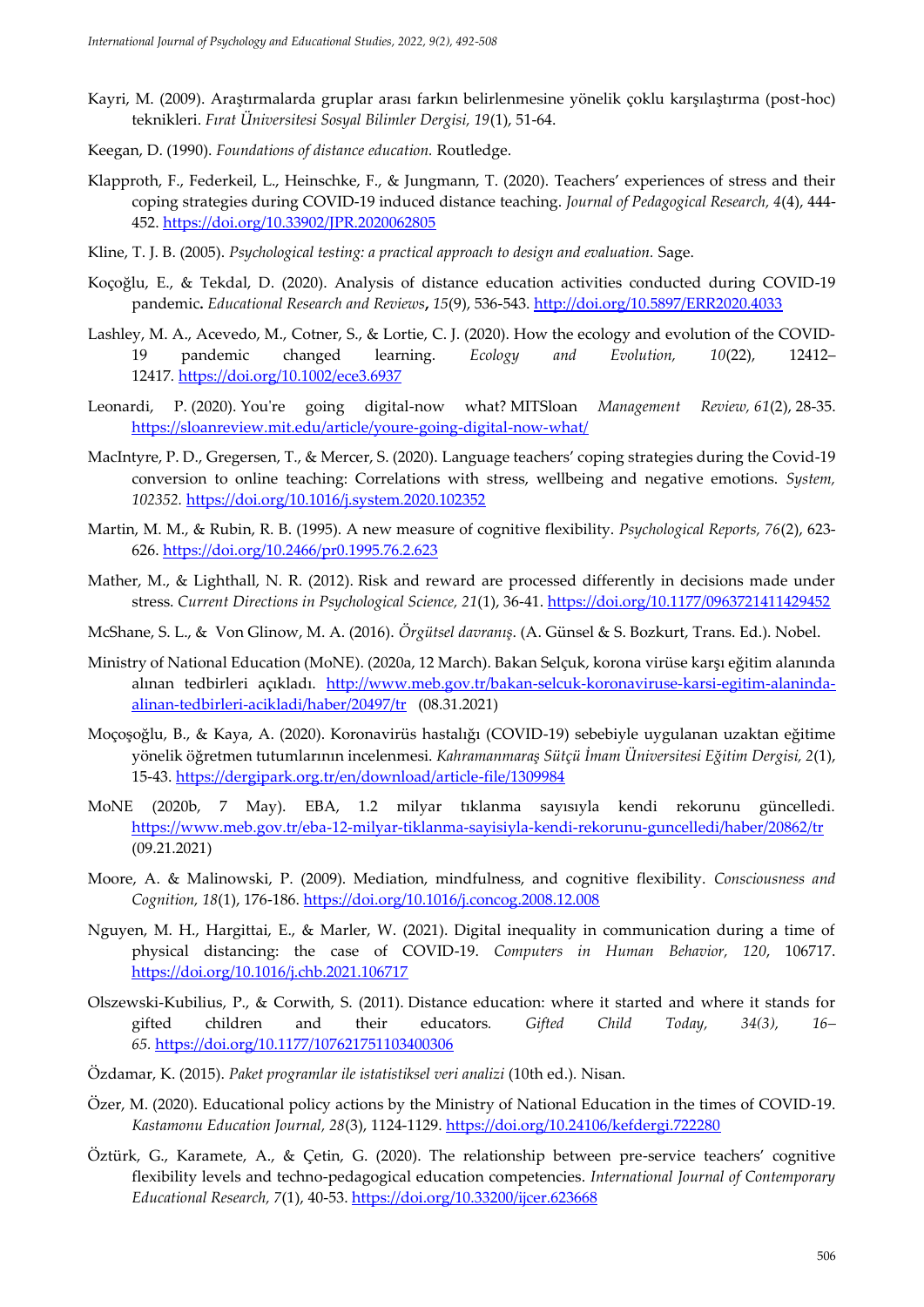- Polatoğlu, E. (2018). *Özel gereksinimli bireylerle çalışan öğretmenlerin bilişsel esneklik düzeyleri ile yaratıcılık ve empati düzeyleri arasındaki ilişki.* (Publication no. 529376)[Master dissertation, Marmara University]. Council of Higher Education Thesis Center.<https://tez.yok.gov.tr/UlusalTezMerkezi/giris.jsp>
- Sapmaz, F., & Doğan, T. (2013). Bilişsel esnekliğin değerlendirilmesi: Bilişsel Esneklik Envanteri Türkçe versiyonunun geçerlik ve güvenirlik çalışmaları. *Ankara Üniversitesi Eğitim Bilimleri Fakültesi Dergisi, 46*(1), 143-161.<https://toad.halileksi.net/sites/default/files/pdf/bilissel-esneklik-envanteri-toad.pdf>
- Saygı, H. (2021). Covid-19 pandemi uzaktan eğitim sürecinde sınıf öğretmenlerinin karşılaştığı sorunlar. *Açıköğretim Uygulamaları ve Araştırmaları Dergisi, 7*(2), 109-129.<https://doi.org/10.51948/auad.841632>
- Şencan, H. (2005). *Sosyal ve davranışsal ölçümlerde güvenilirlik ve geçerlilik.* Seçkin.
- Sezgin, F. (2009). Ölçme ve değerlendirmede temel istatistiksel işlemler. E. Karip (Edt.). *Ölçme ve değerlendirme* **(**3. Ed.) (pp. 51-88). Pegem.
- Sułkowski, Ł. (2020). Covid-19 pandemic; recession, virtual revolution leading to de-globalization? *Journal of Intercultural Management, 12*(1), 1-11. [https://10.2478/joim-2020-0029](https://10.0.9.174/joim-2020-0029)
- Tabachnick, B. G., & Fidell, L. S. (2013). *Using multivariate statistics* (6th Edt.). Pearson.
- Tabata, L. N., & Johnsrud, L. K. (2008). The impact of faculty attitudes toward technology, distance education, and innovation. *Research in Higher Education, 49*(7), 625–646. <https://doi.org/10.1007/s11162-008-9094-7>
- The World Bank. (2020). How countries are using edtech (including online learning, radio, television, texting) to support access to remote learning during the COVID-19 pandemic. [https://www.worldbank.org/en/topic/edutech/brief/how-countries-are-using-edtech-to-support](https://www.worldbank.org/en/topic/edutech/brief/how-countries-are-using-edtech-to-support-remote-learning-during-the-covid-19-pandemic)[remote-learning-during-the-covid-19-pandemic](https://www.worldbank.org/en/topic/edutech/brief/how-countries-are-using-edtech-to-support-remote-learning-during-the-covid-19-pandemic) (09.10.2021)
- Türker, E., & Dündar, E. (2020). COVID-19 Pandemi sürecinde Eğitim Bilişim Ağı (EBA) üzerinden yürütülen uzaktan eğitimlerle ilgili lise öğretmenlerinin görüşleri. *Milli Eğitim Dergisi, 49*(1), 323-342. <https://doi.org/10.37669/millieğitim.738702>
- Tzivinikou, S., Charitaki, G., & Kagkara, D. (2020). Distance education attitudes (DEAS) during Covid-19 crisis: factor structure, reliability and construct validity of the brief DEA Scale in Greek-Speaking SEND teachers. *Technology, Knowledge and Learning*, 1-19.<https://doi.org/10.1007/s10758-020-09483-1>
- UNESCO. (2020a). *COVID-19 impact on education*. <https://en.unesco.org/covid19/educationresponse> (08.10.2020)
- UNESCO. (2020b). COVID-19 *Educational disruption and response.* <https://en.unesco.org/covid19/educationresponse> (07.18.2020)
- UNESCO. (2020c). *COVID-19: 10 recommendations to ensure that learning remains uninterrupted*. (08.10.2020)
- UNESCO. (2020d). *School, health and nutrition: Why COVID-19 demands a rethink of education to address gender inequalities*. [https://en.unesco.org/news/school-health-and-nutrition-why-covid-19-demands-rethink](https://en.unesco.org/news/school-health-and-nutrition-why-covid-19-demands-rethink-education-address-gender-inequalities)[education-address-gender-inequalities](https://en.unesco.org/news/school-health-and-nutrition-why-covid-19-demands-rethink-education-address-gender-inequalities) (11.10.2020)
- UNESCO. (2020e). *Distance learning solutions*. <https://en.unesco.org/covid19/educationresponse/solutions> (09.01.2021)
- UNESCO. (2021). *Global monitoring of school closures coused by COVID-19.* <https://en.unesco.org/covid19/educationresponse#schoolclosures> (09.01.2021)
- Uysal, D. (2021). Emergency distance education experiences of primary school teachers teaching, first grade students. *International Journal of Progressive Education, 17*(3), 229-250. <https://doi.org/10.29329/ijpe.2021.346.15>
- Üzümcü, B., & Müezzin, E. E. (2018). Öğretmenlerin bilişsel esneklik ve mesleki doyum düzeylerinin incelenmesi. *Sakarya University Journal of Education, 6*(1), 8-25.<https://doi.org/10.19126/suje.325679>